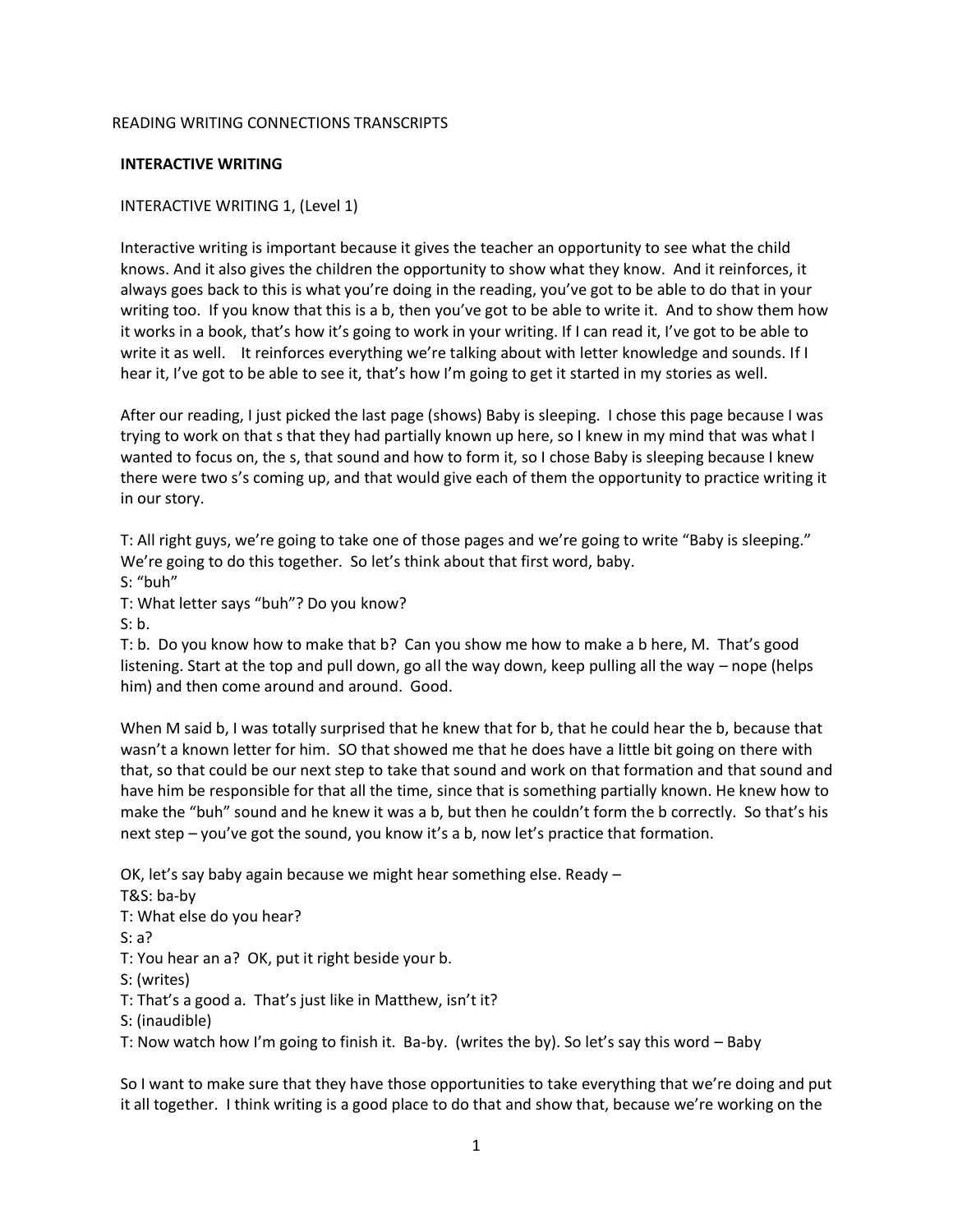"s" formation, so I need to make sure I plant that in their writing so they can have that opportunity to write and practice that letter, not just in isolation, but to put it back into a story as well.

T: So let's read this word. T&S: baby – is  $S: S$ T: You hear an s? OK, I'm going to put my space. It starts like this, (writes i). Now can you put your s right next to that i? S: (writes s) T: OK, let's read it. (read together): Baby is (teacher points to each word and then says) sleeping. S: c T: Think about what we did today with our sun (points to the letter chart) with pictures. Think about our sssun. S: s T: S. all right. S: Another s. T: Let's put our space. Can you write another s right there? T: OK, let's put our space, now write an s right there. S: writes T: We're going to start like a snake, go around – there you go. Now watch how I can finish sleeping. (writes) sleep – and then I'm going to put this on the end – sleeping. Now let's read it. (points) T&S: Baby is sleeping. T: Do you know what I need at the end when I'm done? S: A period.

T: A period! There you go. All right.

# **THE CUT-UP STORY** (Level 1)

T: So now, we're going to cut this one apart. So let's read it as I cut it.

T&S: Baby is sleeping – say it altogether – sleeping. All right, so if we were to put it back together, what has to come first. What do we start with?

S: buh

T: Baby. So what letter would you see at the beginning of baby?

 $S: b$ 

T: b. Good. So we're going to put that one there. Let's read it – Baby – is

S: i.

T: Good thinking. Now remember, think about our story, what do we have in between our words S: i

T: that space, so we have to put it here too. Let's read it, help me.

T&S: Baby is sleeping. (child brings down sleeping.)

T: Sleeping. And what did we expect to see at the beginning s

S: period.

T: Well what does sleeping start with?

S: S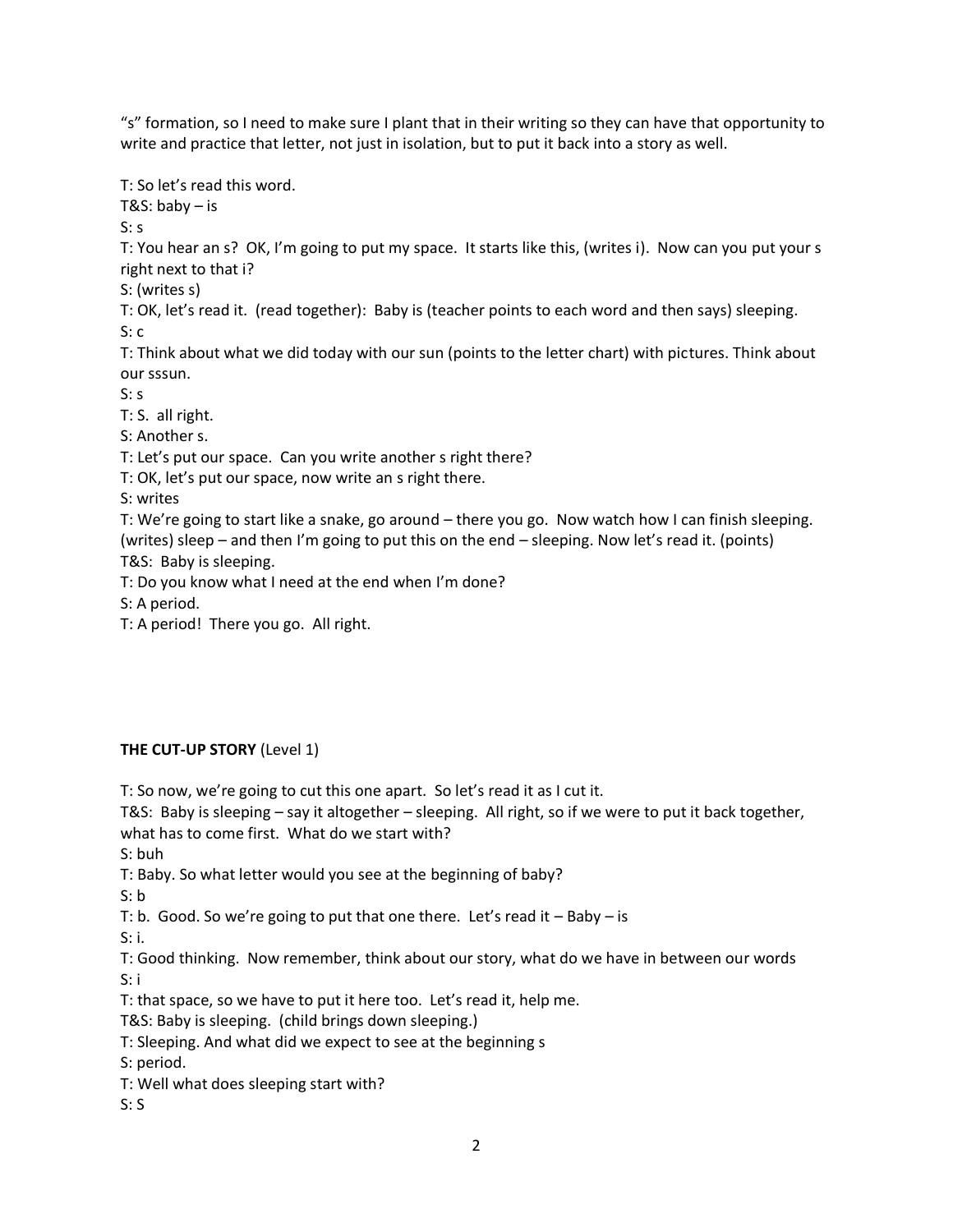T: S, that S. All right, let's read it. T&S: Baby is sleeping.

#### **INTERACTIVE WRITING 2** (Level 1)

T: So what do we want Dad to do today? What can he do? What do we want to write today? S: drive.

T: Drive. All right. Ready? You say it with me.

T&S: Dad can drive. (draws a line for each word as says it.)

T: OK, pick a color. What color do you want?

Twist and pull. I've got new markers. So let's say the word Dad, what do you hear, get it started. S: Duh.

T: Duh. That's right. What letter is that?

S: D.

T: D. Remember we practiced the D? OK, you're going to write it right there (teacher shows on white board while student follows with marker). You're going to go down, and then come around. (Student writes). Good. Let's say "Dad." Are you ready? Let's say it slowly – how many fingers. D-a-d (holds up a finger for each sound.) What else, do you hear anything?

S: d

T: Oh, you heard another d! That's awesome! (writes the a on the strip and brings up the d magnetic letter.) Let's make this one a little lower case d.

T: Dad, can –  $cc$  – can – what do you hear in can?

S: c

T: Oh! A c! Can you do a c for me? (student writes a p)

T: Is that a c? Let's look at c. (Brings in magnetic letter) Oh, there we go. Awesome. Now Dad can (she finishes "can"). Point to it, ready? Point. Dad – can – what did we say he was going to do?

S: drive

T: drive. What's it start with?

 $S: g$ 

T: Let's say it slowly. Look at Ms. M. Look at me. D-drive. What do you hear?

S: d

T: A d. That d again.

T: All right. Dad  $-$  can  $-$ 

S: drive

T: drive. (She writes the rest of drive). All right.

What do we need at the end?

S: A period.

T: Why? What's it going to tell me to do?

S: Stop

T: All right. Put in a period. Very good. Let's touch it and read it. Are you ready?

T&S: Dad – can – drive (moving his finger under each word.) Good job. OK, you read it while I cut it. S: Dad can drive.

T: All right. Let's see if you can put that together. What's the first one? Dad

S: Dad – (he picks can)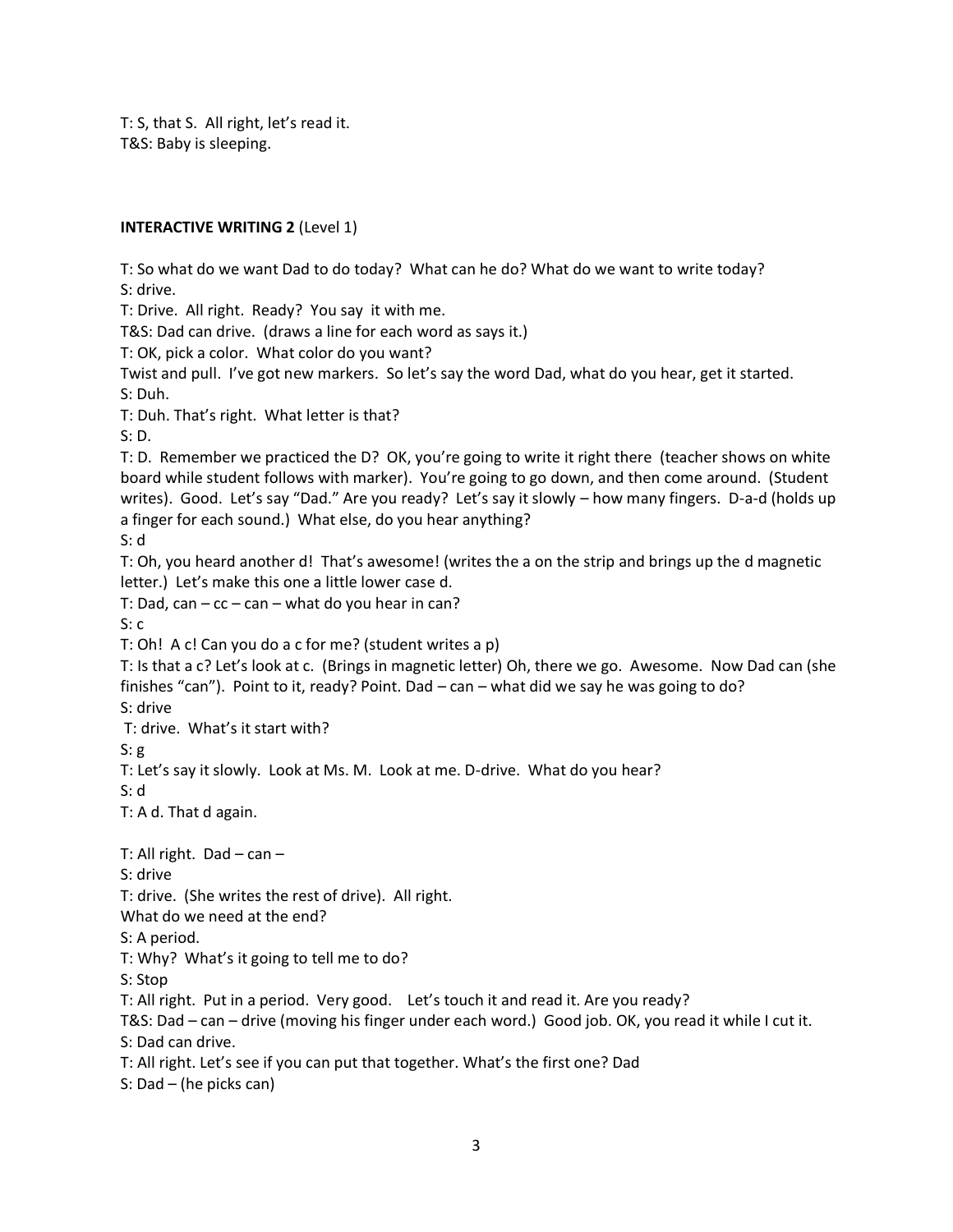T: Does that say D – look at the first letter. Does that say Dad? Oops. Let's find Dad. What does Dad start with? S: (finds Dad) T: Let's look and check it with our finger. Say it – Dad – Does it sound right and look right? Sound right? Guess what. That's Dad. Dad – S; can T: Where's the word "can"? – (He puts up drive) – Look at it. Could that be -cc – can? Why can't that be can? S: (replaces with "can") T: Oh, there you go. All right. Read it. Touch it. S: Dad. T&S: can. Ok, Dad can – S: drive. T: drive. What's this? S: Period. Very good. T: All right, you ready? Let's read it this way? (arranges with return sweep on 2 lines) Use your finger S: Dad can drive. T: Good job. Can you hand me the word can (he gets it). T: Ah! Very good.

#### **COMMENTARY ON INTERACTIVE WRITING** *, (Level 1)*

Interactive writing. I wanted him to basically tell me what he wanted to write and kind of check on does he know what this book is about. So I kind of opened-ended it for him. Dad - can - what can Dad do? And he picked dad can drive and that was one of our sentences. And I did it this way so, one, he could learn letters, word space, word space, word space, and he could learn letter formation. Also I do it for sounds - getting it started getting the words started, and then being able to pick it out, because I cut it up in order for him to put it back together so he could discriminate between the letters, and the words dad can drive.

But again like I said I want him to be able to put it- I cut it up where he told me he read it to me and I cut it as he read it where he read and then I had him put it together making sure that he got the word he looked at the first letter. Dad can drive. As you noticed he said he got dad pretty quickly. When we said can, he went to drive. And I said let's look, can get you get it started, what does can start with. How does it look. He immediately paused. There was only one other choice but he does know the letter C and he does know the letter D.

And the reason that I changed it is because I wanted to kind of really know that it's a return sweep kind of thing. Obviously we'll get to it. I just thought I'd try today to see if he could read it, which I wanted to try, so I guided him because I wanted him to see that there was a return sweep in this particular one. But at first I had him write it, read it this way. That way he knows that it says the same thing but it can be written differently.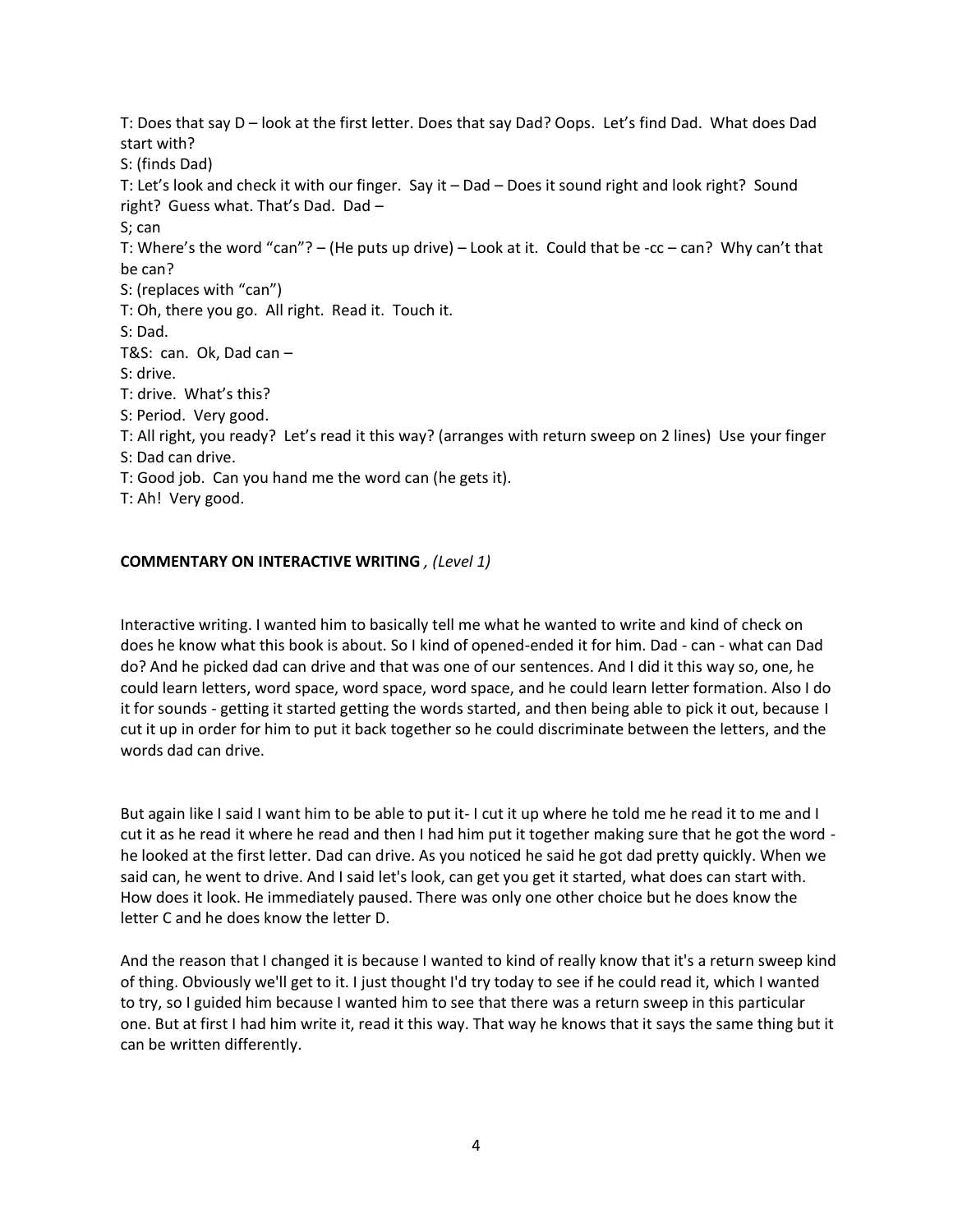I did the colors because I want to differentiate between him and his and his friend M\_\_. M\_\_ would have a whole different color so that way if I go back to looking at this I can say okay T\_\_\_ had the green, M\_\_ had the orange, I had the red. That way we would would know what sounds and what letters they worked on, they know better, they can they can write correctly, what they need more help with.

They enjoy it and they love getting the smelly markers the colored markers. They love the dry erase boards. It's with the interactive writing that we do every day.

Even if I'm with another group they'll come over during centers and they know they aren't allowed to talk to me, I'll just do this number, give them the hand, they'll just while they're waiting for me to finish like I'm magically just gonna stop. They get the marker and the whiteboard and they just write. And they try to write words that we're writing type things. So they love the marker boards. They love writing in it. I like to see them light up when they really figure out I can write this word. And it gives them ownership and it helps them feel like they're part of the class.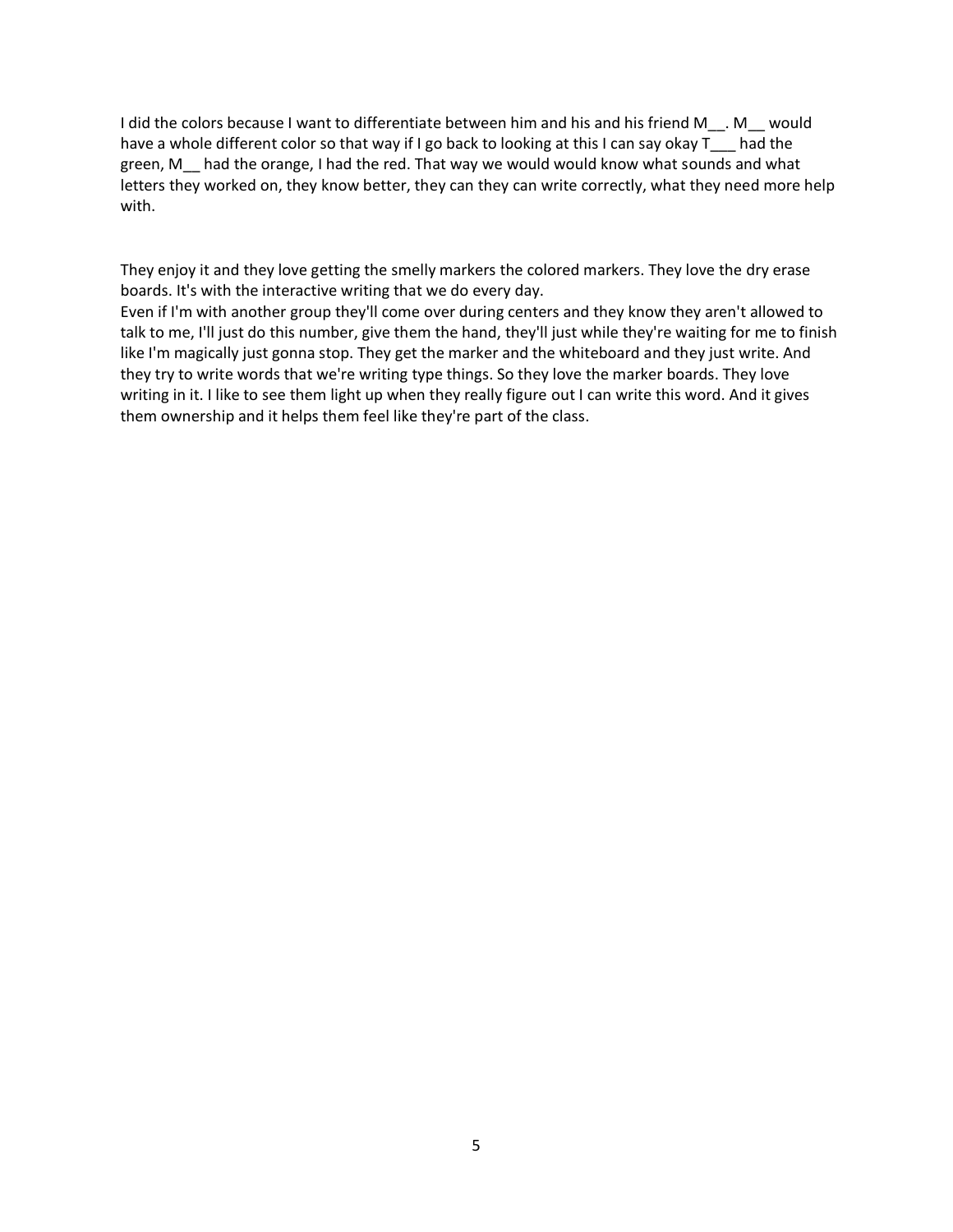#### **GUIDED WRITING – DICTATED STORIES**

*How does guided writing with a dictated story support struggling readers and writers?* 

#### **HIGH FREQUENCY WORDS (Level 3)**

Today in their writing, I did a dictated story with them. I'm still trying to get them to read and write the HF words fast and fluently. We've been working on come and will, so I tried to put those into our story, Will you come and look at my car, and I was going to put said Jack in there, but we had so much work that I wasn't expecting, that I just threw that out – we'll get to it.

T:We're going to think about what Jack and Billy were doing in this story, and we're going to write about how Jack invited Billy into his car. We're going to say, Will you come and look at my car? Let's practice that, ready? – Will you come and look at my car. Let's say it again.

S&T: Will you come and look at my car.

So the first word is will. Freeze. I want you to go up to your practice page show me that word will. We wrote it a little while ago, how will will look? Put it in your story. (To A – gives cup of letters) Think about your letters that you use, if you need to make it, make it with your letters. (To B) What word is this?

S: Will

T: Write it one more time – will. Now put it in your story.

I had them go up, show me will really quickly, because we practiced that yesterday, and today when they first came in. A couple of them still struggled with will (shows A's journal). A still struggles so I had him say it slowly, think about how it should look. I think I even dumped the magnetic letters out for him. To me, that's just a trigger for them, to see – this is what I did yesterday, so do it again, think about what I did yesterday and that's what I'm going to write. I try to have those handy. It's scaffolding them, I have the letters here. I can see how to make it and I'm going to write those letters.

T: Will – T&S: you – Go up to your practice page – you – It's got 3 letters. Who remembers how that word looks.

Like "I love you" – will you - Now, before you put it in your story, what do you need between these two words.

S: A period.

T: No

S: space

T: A space. Remember, you have to put space. Think about in your story – they have one word and then a space (shows in the book). OK, put your space and put you, A.

T: Oops, are you right? Come up here (practice page) and write "you." What are you writing? What word?

S: You

T: You. See those letters that make "you" (points on practice page).

T: Ready? Let's come back to will: Will you come. Come up here if you're not sure.

S: I'm sure

T: (gives magnetic letters to student). Think about the letters that make come. Make it.

S: I know it, I write it at home.

T: (gives letters to A). Make it. Make "come" with those letters.

T: Good job.

T: What do you have? What do you need on the end?

T: (with boo-boo tape) Go up to your practice page and show me that word, come, B.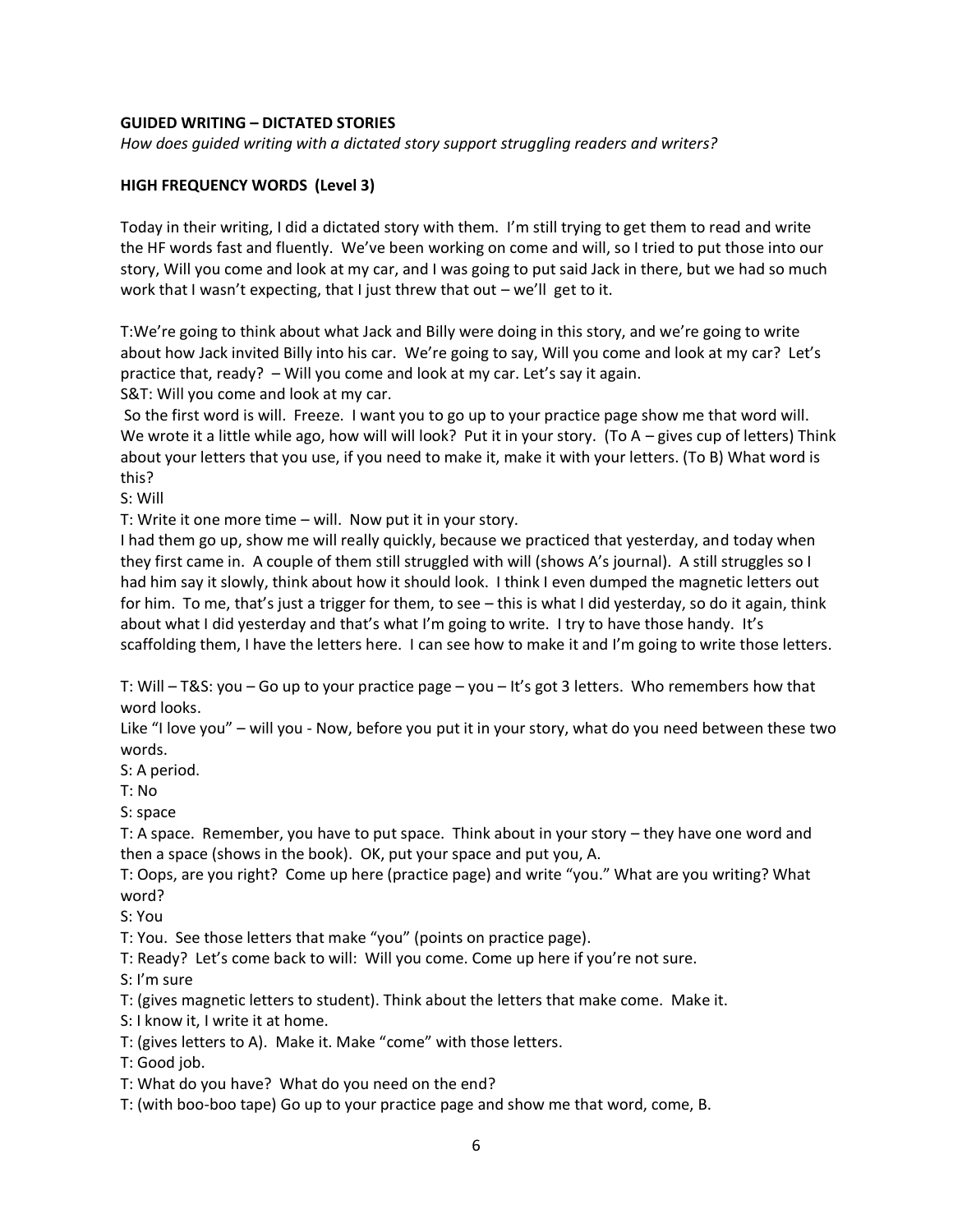T: (to A) What word is this?

S: Come

T: Come. Do you see how it looks.

S: Nods

T: OK, put your space and fit come in your story. Put it in your story. (Takes away the magnetic letters while he writes).

## **ELKONIN (SOUND) BOXES**, Level 3

"And" we pushed in a box, we've been doing the sound boxes in stories and sometimes just before a lesson or during our word study we'll push boxes, and I want to continue that and for them to know if I can push it here, I can push it in my book, too, when I come to a tricky part.

Ready? Let's go back to will. Will you come and – Freeze. Don't do anything. (makes boxes on each page) We're going to put it in our boxes. I want you to say "and" slowly. Say "and" - I don't hear anyone saying and,

S: annnd

T: say it slowly. OK, take it out of your box and write "and." And. Up here, write and. Remember, push it with your finger.

T: Write and. Come up here and say and. Write it right here. (to different children). Remember, push it with your finger. Put your finger up here and say and. Say it. Push "and."

S&T: And.

T: Do it again. And. What did you hear first? Push it again.

S: and

T: annnn – what are you hearing? OK, come back

T&S: Annnddd –

T: Uh, huh. (child is writing)

T: Ok, now take it out and write and, right there, put it all together

T: Go back and read your story.

S: Here is my (car, red)

T: Here is my red. OK, stop.

T: Just like we did yesterday, I'm going to put your boxes up here. Red has 3 sounds. Hold your fist up. We're going to say this one slowly ready?

T&S: Rrr-ee-dd (Put up a finger for each sound).

T:Let's do it again.

T&S: rr-ee- dd.

T: OK, that's just one sound. Let's do it again.

T&S: rr-ee-dd.

T: Do you hear those sounds in that one. What do you hear – come up here, this is a good one for the boxes. Think about what you hear first in the word red.

S: rr-ee-d.

T: OK. Say it again.

T&S: rr-ee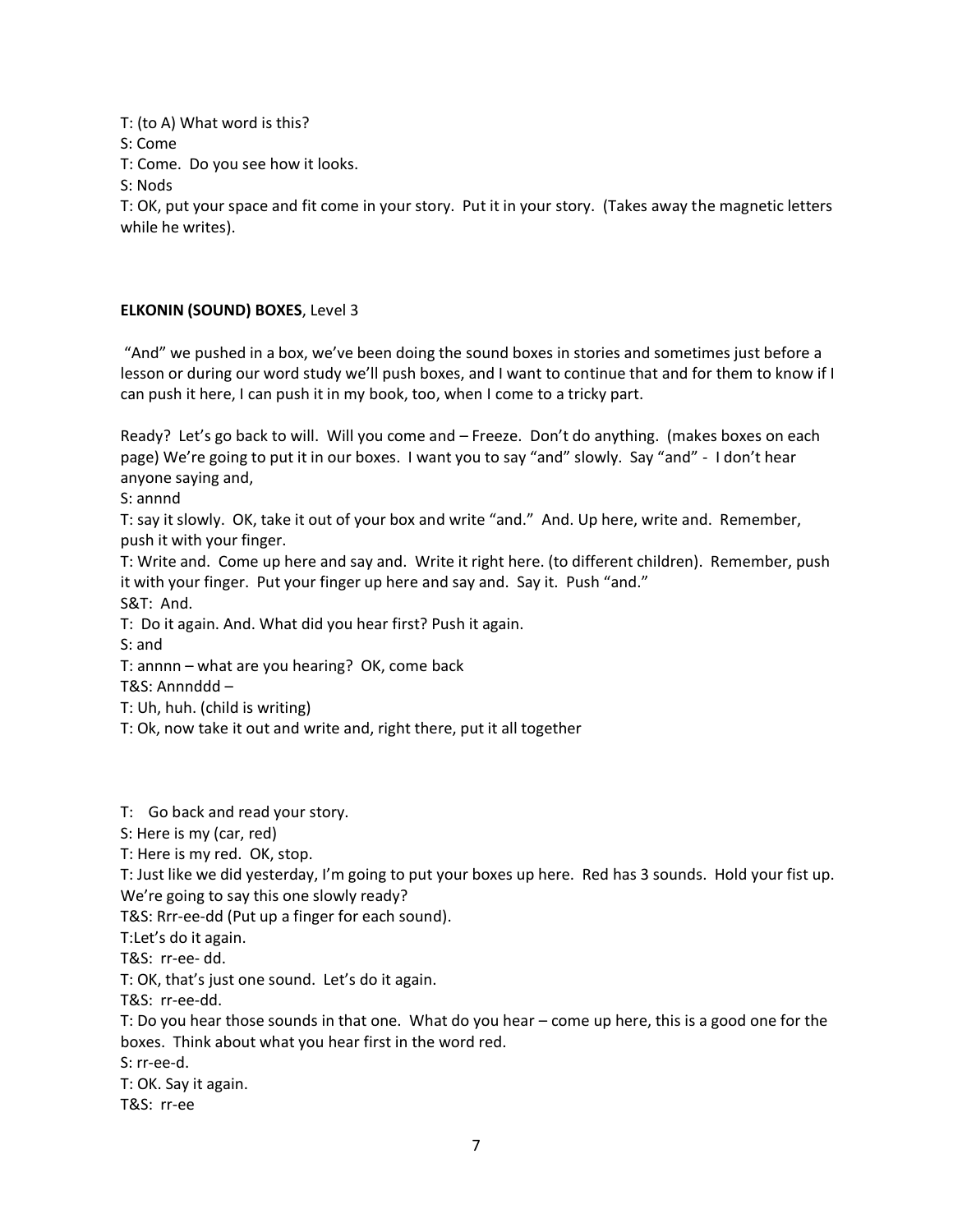T: ee – is that like aa – apple? Or is it like ee, ee, elephant?

S: E

T: You're going to see an e. Listen to it. rr -ee-dd. Like elephant. Do you hear how that one sounds? OK, come back up here and write it.

T: Say it, C.

S: rr -ee -d.

T: So that's what you have to see, that's what you write. Rr-ee-d.

## **LETTER FORMATION** , (Level 3)

T: Last thing, I want to show you something real quick, because you wrote a b instead of a d. Let me show you this one. This is how you write a  $d - c$ , up, down  $-d$ . That's really tricky. You've got to slow down and tell your hand what to do. Come up here. C-u-down, d. Practice it again.

S: c-up-down

T: What letter is that

S: d

T: – do it again. C-u-down- do. Do it again. Make it a tall letter. There you go. What letter is that. S: d

T: one more time. C-up-down  $-d$ . Now (points to where the child wrote reb). Red has a d.

S: c-up-down-d.

T: One more time. Make it a tall letter. C-

S: C, up, down  $-$  d.

T: OK.

T: Look at this. What's your first letter in "here"?

S: h

T: Did you write an h here? This is an h, right here. See how it looks? That's how you have to write it, every time. Come back here, show me an h. Start at the top, pull down, OK (to other students) wait a second, just a second. (back to G) What is this? Here. Now let me show you, you've got to slow down, and make this letter an h. The first letter is an h. You start at the top, down – look at this. The first word in your story always starts with a capital letter. Let me show you how that looks in your book. Do you see how they wrote the word "here"? It's the first word. So we're going to start it with a capital h. Eyes here. (writes on whiteboard). This is how the word "here" is going to look in your story. Here. You see the capital, uppercase H. This is how you need to write it in your story since it's the first word. Here. So D, you're right, but we need to start it with the capital H, the uppercase.

## **WORDS GIVEN BY THE TEACHER** (Level 3)

And then "car" was tricky. I know a couple of them wrote can and then copied the r from somebody, so I just gave them car. It's a tricky word until we learn this ar part, so that's something I'll just give them. I could have pulled the book out and said show me "car," see how it looks here, write it in your story. That's just hindsight, that I could bring the book out, this is how it looks in your story, that's how it has to look in my writing as well, just to keep up those links. If I can do it in my book, I can do it in my writing, to constantly reinforce those go together, reading and writing go together.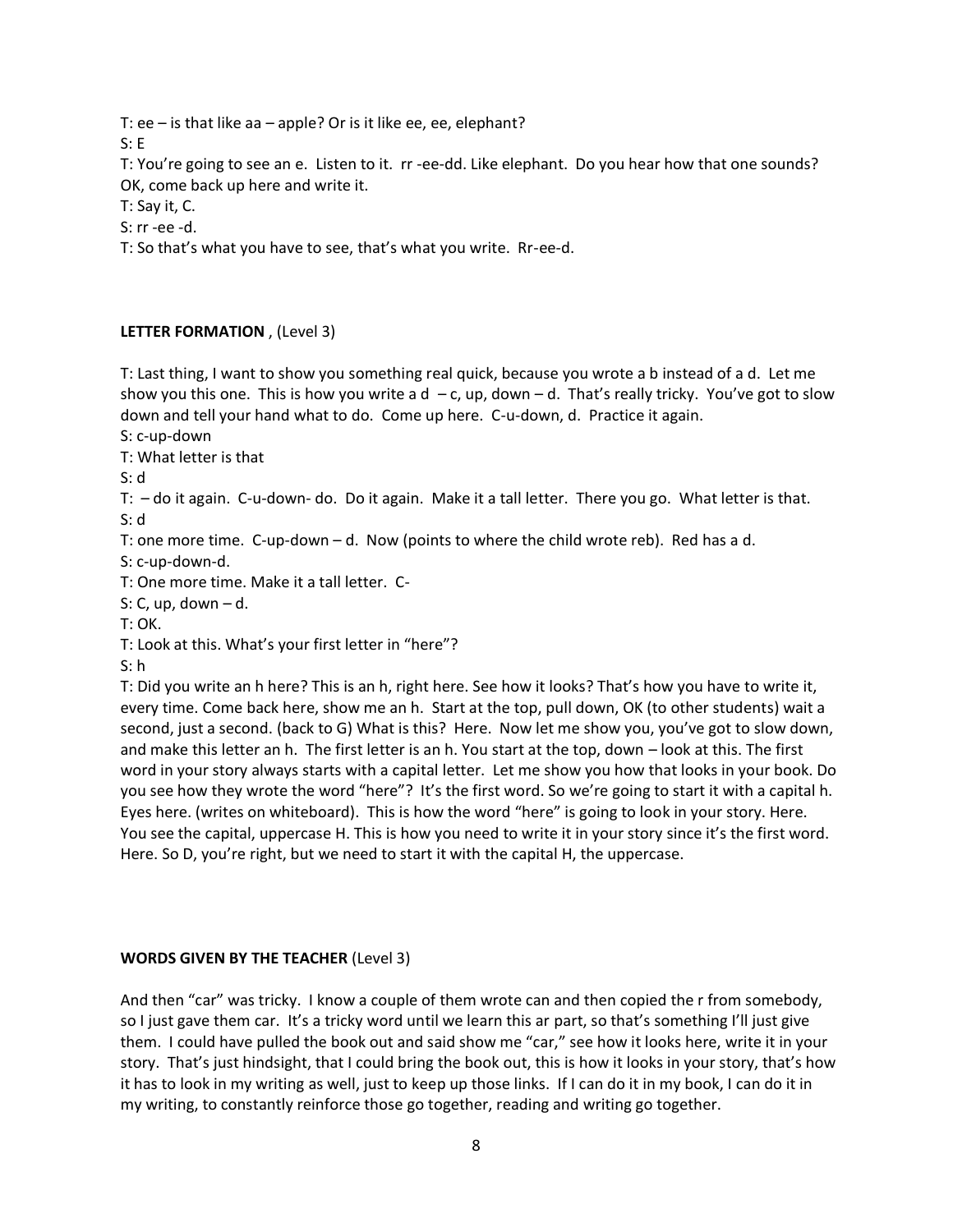S: (reading his writing) Look at my – car (writes)

T: What did you write? What do you have first?

S: a- n

T: What does that whole word say that you wrote?

S: Can

T: Can. Hmm. Almost like car. (puts boo-boo tape on n). Say it again.

T&S: carrrr.

S: Oh, r. (writes)

T: Say it. Car. It's a tricky looking word, and you just have to know how it works. Write your r right there. And then put your period.

J\_\_ got bored, I think, because he was working faster than the others in the group, and you can see he was trying to write new words up here and these aren't words. I definitely need to give him something to do when he finishes, maybe come up and practice a word a few times, or maybe a letter formation that he isn't doing the way we would like him. So I need to figure out how to get him move involved, maybe practicing some things while he's waiting for the others, so he's not bored.

*What did the teacher learn from the writing to inform future teaching?* 

### **LEARNING FROM CHILDREN'S WRITING** , (Level 3)

When I was planning this part of the lesson, I wanted to get Here in there. I wanted to get some of these other words that we have been working on, because that's what they are really in need of. So  $-$ "Here is my red car." We've worked on my quite a bit, and is we've worked on too. So that's why I chose that story for them to write, and it was a lot of work, I mean, just a lot of work for all of them.

You can just see how much we're having to work on these HF words. And with G, she was the one that I was spending a lot of time with, a lot of letter formation, and it makes me question does she really know all of these letters, and if she does, she's very slow with them, so we need to continue to firm up her letters as well.

My idea was practicing the HF words- here, is, my, and push red in the boxes. They all got the initial r, they all put an a so I know they don't know those vowel sounds which are tricky but we need to continue to firm up, and they also the b and d confusion, so I need to make sure that I'm supporting them in that, and maybe overlearn d now, get firm with the letter d and how to write it and force that they write the d every time and me take on the b for a while until they really firm up that d, because that's a major confusion.

I think the writing shows you a true picture of where they are when you have a patterned text they can pretty much navigate the text pretty easily, but when you take that away and like here where they have to do a lot of the work in their writing, it helps you understand what is truly known, and what they still have confusions on. So even with this it leaves me thinking, we've really got to work on letters and these sight words.

Even though they could read this level 3, this writing shows you there's a lot of work they still need to do before we move on to any harder text.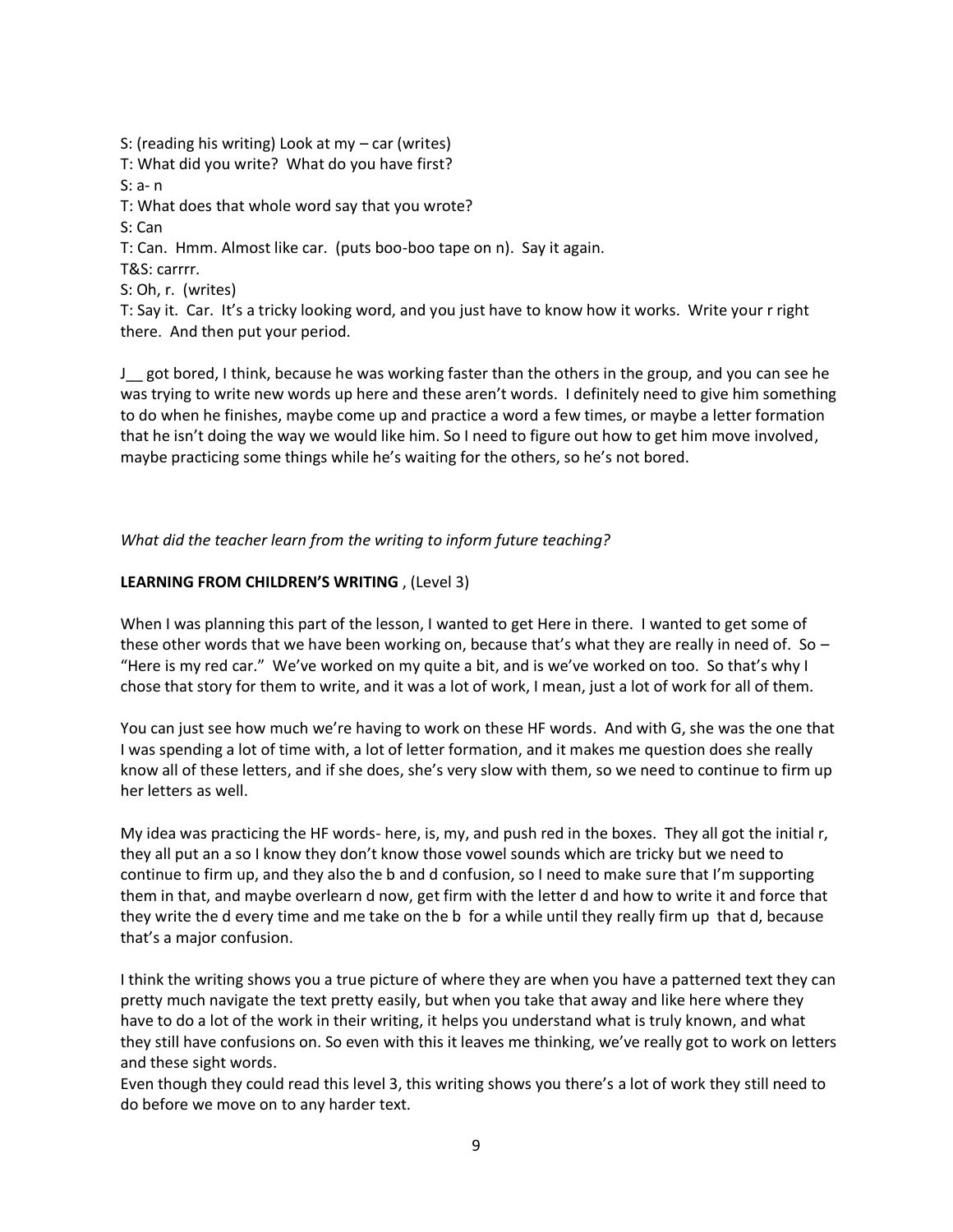### **GUIDED WRITING: CO-CONSTRUCTED STORIES**

*How does guided writing with a co-constructed story support struggling readers and writers at emergent text levels?* 

#### **NEGOTIATING THE CO-CONSTRUCTED STORY** (level 4)

T: So today for our writing, this was the first time that we've done a Somebody-Wanted-But-So. We hadn't done that before, I've been doing more dictated sentences with them, but I changed it up a bit just to see how they would handle it and I thought they did fairly well. I know it's a lot to write about, but I wanted them really thinking about their story. When we talk about the Somebody=Wanted-But-So you have to think about who's in your story, the problem that they're facing, what happened, and so how did they handle the situation in the story. So we talked about that together.

T: Now today we're going to look at – Somebody-Wanted-But-So. I want you to think about who was our somebody in the story. Who were our somebodies?

S: The cat

T: Yeah, Kitty Cat

T&S: and Fat Cat and the bird.

T: So let's think about Fat Cat. What did Fat Cat want in this story?

S: The bird.

T: The bird. But what happened?

S: Kitty Cat scared the bird away

T: Kitty Cat scared it away, so then what happened?

S: Fat Cat, um -

T: So what did Fat Cat do?

S: (inaudible)

T: So what did Fat Cat do? Fat Cat wanted the bird, but Kitty Cat – scared the bird away

T: So what did Fat Cat do?

S: Chased him!

T: Chased who?

S: Kitty Cat.

T: So this is a long part that we're going to write. So find that next blank page in your journal. I had an idea where I wanted to take them. I wanted them to say, "Fat Cat wanted the bird, but Kitty Cat made it fly away, but they changed it up a little bit, but I went with what they wanted to write. That was their understanding, their meaning, so that's what we stuck with. I didn't want to jumble it up too much for them and plant too many things for them, so they would have a better understanding using their own words.

## **TEACHING STRATEGIES IN WRITING 1** (Level 4)

T: So we're going to talk about how Fat Cat wanted that bird. So let's think about how "fat" looked in our story. Can you come up to your practice page and we're going to push "fat." First I want you to say it slowly – so say "fat."

S: Fat cat

T: Well first we're just doing "fat." Faaatt. So what do you hear? Write it in your boxes.

S: ffaat

T: Say it, you got it. Write it in your boxes.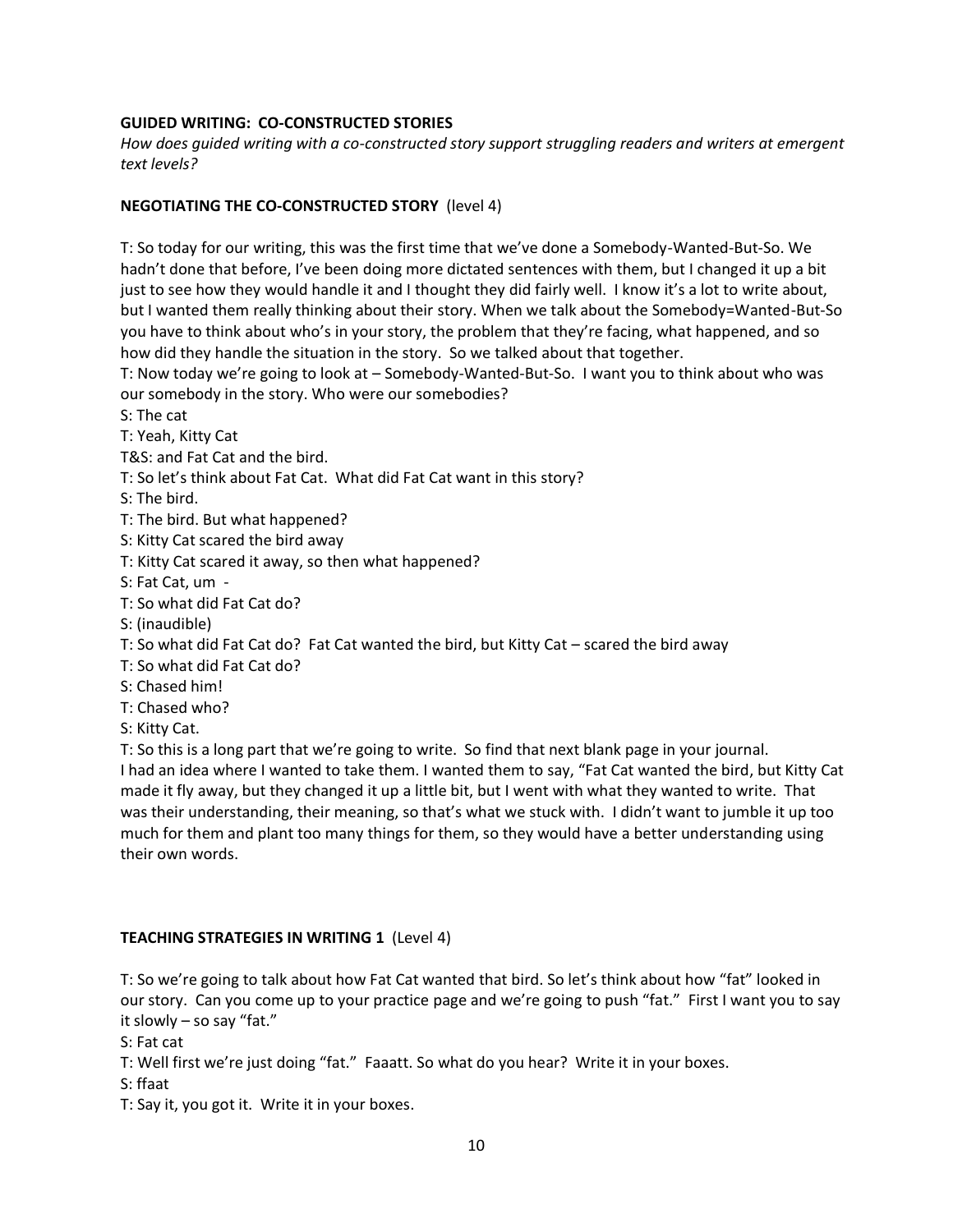S: faat. Fat.

T: What does this one say though? S: Fat T: Fat. Say it S: faaatt

T: Fat – Cat. Now wait a second. If you know "fat," you know "cat." What part sounds the same? Write "cat" up here, up under it, write cat. Think about what sounds the same.  $C - at$ . So what part is the same in that word?

S: The "at."

T: The "at" part. And what part did we have to change?

S: Cat

T: The first part, c. So put your space and write cat.

### **TEACHING STRATEGIES COMMENTARY 1**

We pushed fat in a box first, because I wanted them to say it slowly and think about what they were going to see and hear, and then we talked about how if we know "fat," that's going to help us with "cat." So I had them write cat in their journal, up under where we had pushed fat, so they could see it. In hindsight, I'd probably have them go back and circle that part that was the same, so they would have a better grasp of seeing it and saying fat, cat, do you see it? do you hear it? making sure they really understood that. That goes back to our word work we did yesterday, saying it slowly, all the way through. So everything meshes together.

## **TEACHING STRATEGIES IN WRITING 2**

T: Fat Cat wanted the bird, but – what did you tell me happened?

S: Kitty Cat – jumped out –

T: and scared it away. So, but Kitty – hmm, how did that word look in our story? Who remembers? Kk-S: C

T: (pointing to word) kk-Kitty. See how it looks? So write Kitty. It's right there in your story. You read it, so you have to think about how it looked in your story.

T: So Kitty Cat scared it

S: away

T: Clap "a-way"

S: a-way

T: How many parts? Let's go up to your practice page.

T: Away, how many parts does it have?

S: a-way – 2?

T: How many parts when you clapped it, a-way? And you know the first part says what?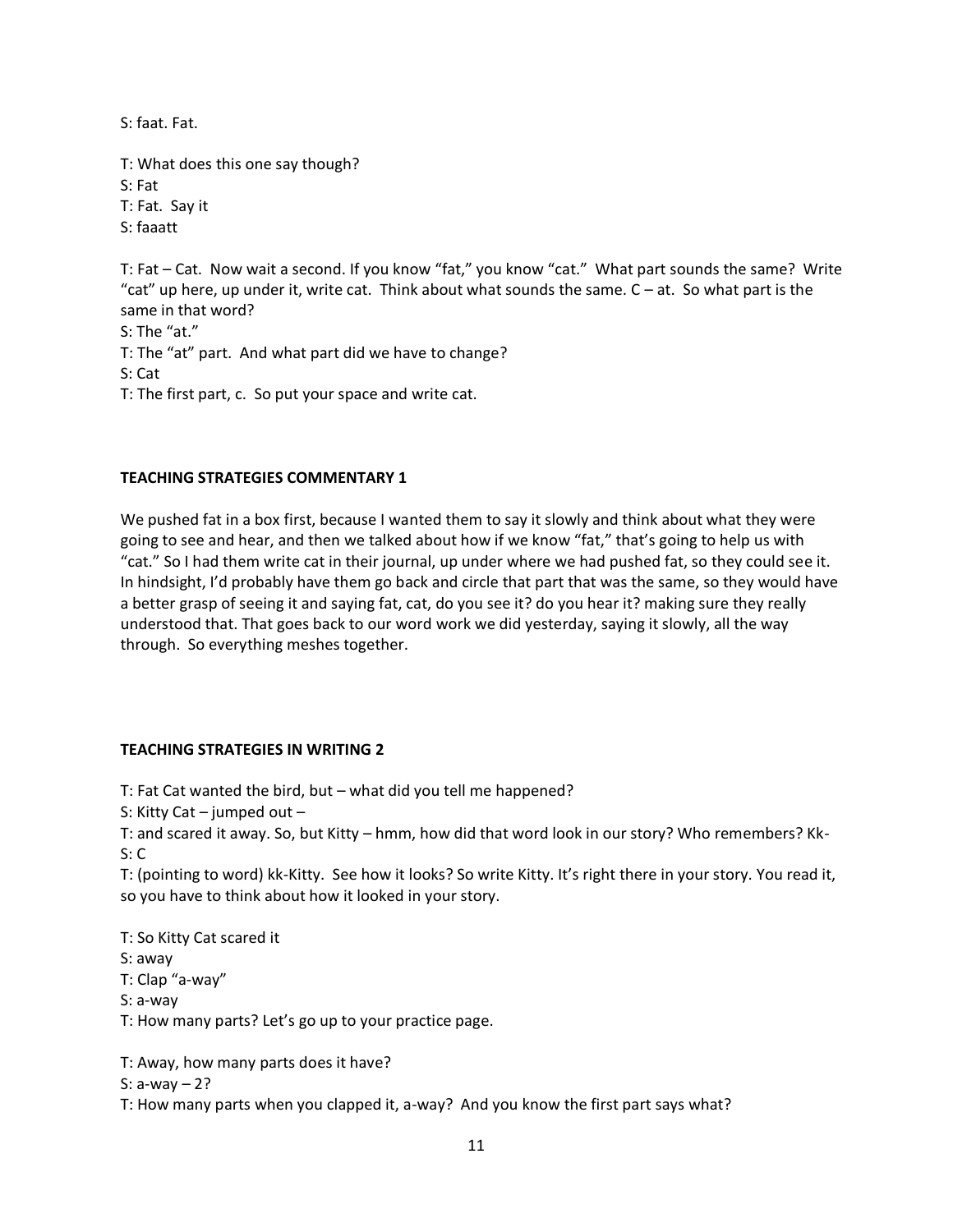S: a T:  $a$  – what's the next part say? S: w T: ww – yes, (to child) Where are you practicing away? Come over here, it goes together. So come here and put a back, now say – how is the next part?  $A - ww$ T: OK, stop right there (looks at other children's journals) – a -w – a-way. T: So Fat Cat – what did Fat Cat do? S: Chased her T: Chased Kitty Cat. Chased – hmm S: sh T: Not sh, almost. This time it's c-h, that's "ch". T: (writing on whiteboard)  $ch - \text{assss} - t$ .

## **TEACHING STRATEGIES COMMENTARY 2**

I probably could have had them clap "Kitty Cat" and think about those two parts, liked we did with "away," but this time I just showed them in the book. You've seen it in the book. You saw it on just about every page. So you've got to think about, if you're seeing these words, it's going to look the same in your writing. So if you see it in one place, it's the same in the next. So I just brought the book out to show them, this is how it looks here, it's going to look like that in your story. So just go ahead and copy that. Again, I knew we had a lot of work, so I try to take out some of those parts that maybe are going to be a little tricky and I didn't want to take too much time up on certain things when I'm trying to focus on other areas. So just to show them, it's here, it's OK, you know where it is, copy it, write it down, that's OK. Use what you know from the book to help you in your writing. I just provided "chased." We haven't really talked about "ch". We've done the sh and th a little, so I provided that ch just so they didn't get bogged down thinking about that.

#### **TEACHING STRATEGIES IN WRITNG 3**

All right, let's come back. Fat Cat wanted the bird but Kitty Cat scared – it. Write "it" quickly. It is who? T: It. What is it? Well, no, what is "it" in the story. Who is it? Who did he scare away?

S: The bird.

T: So when we wrote it, we could have written "the bird," but instead of saying "the bird" we wrote "it." So do you understand how "it" in your story means bird here. Instead of writing bird, we wrote it. That's who that means, it.

T: Instead of saying Kitty Cat, she's a girl, so we can say, Fat Cat chased – her. Fat Cat chased her. What do you hear when we say "her"?

T: What do you hear right when we say it? "hh"

S: H

T: H, yes. So write your h. And then there are two letters that say the "er" sound  $-e-r$ .

## **TEACHING STRATEGIES COMMENTARY 3**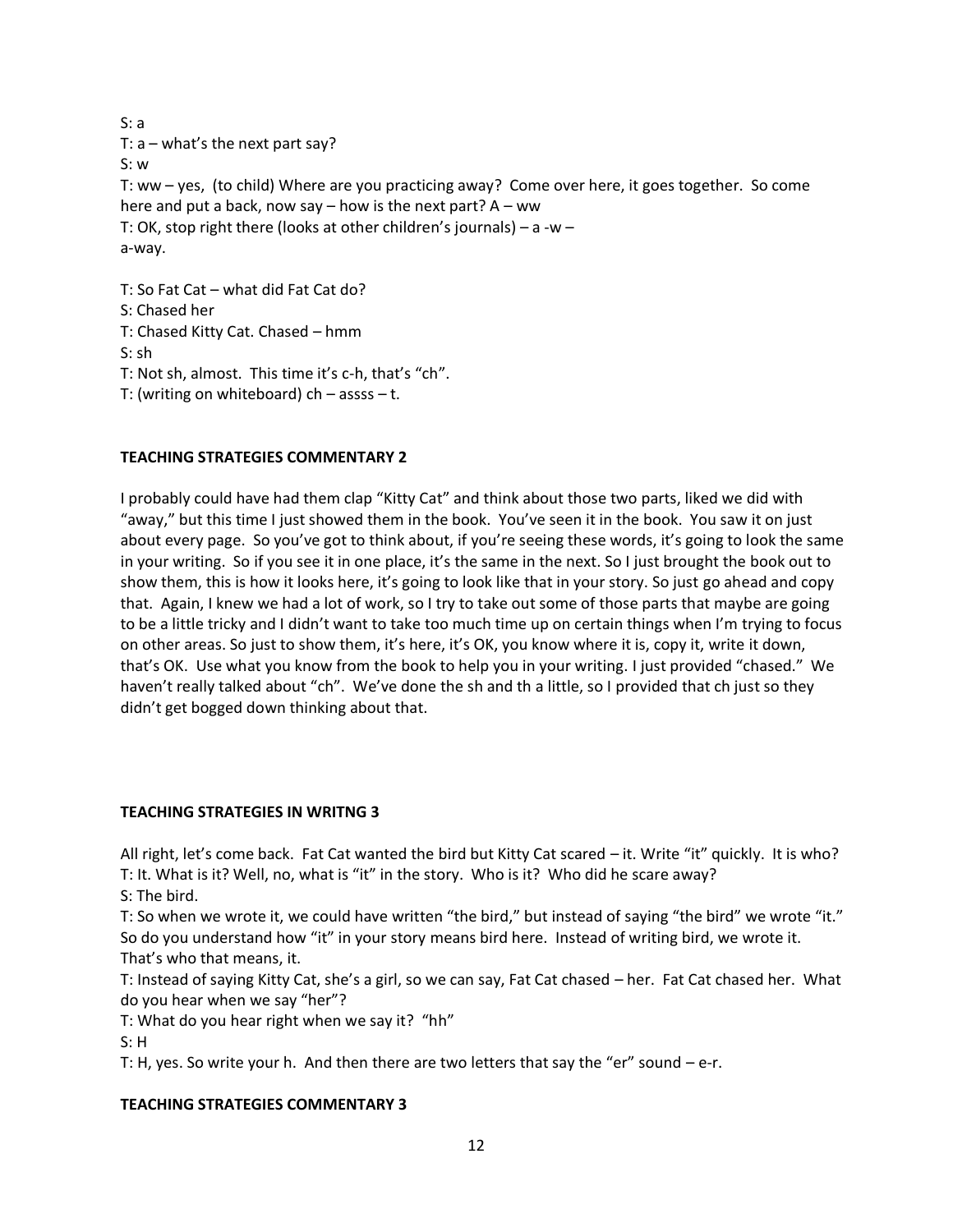Kitty Cat scared it – I just threw this in there, because instead of repeating what we had just written, I want them to start thinking that sometimes in our stories, they aren't always going to use names and proper nouns. They're going to start changing it up with "him," and "she," and "he" and "her" and "it" and "they." So they need to start thinking about how else we can say things in stories. So I tried to plant the "it" and the "her" at the end for them, so they can start thinking about – who is the "her"? Who is the "it"? because it's not always going to be that black and white in our stories.

I thought they did pretty well with it. We did a lot of work in this story. Again, we had the boxes, we talked about how if I know one word that can help me with another – analogies, we clapped "away," talking about the different parts and how it should look, and again, the "it" and the "her" were also brought up in there.

### *What are the benefits of co-constructing a story with children?*

### **SUPPORTING COMPREHENSION IN WRITING** (Level 14)

The story they read I always try to go back to that to do writing so they can write about the meaning of the story and to maybe have some things to help them come up with some stories. We've gone from dictated stories full of high frequency words that we were working on and you know if you can read these words you've got to be able to write them. Vice versa.

We worked on you know you're writing these words really quickly over here, it's the same word in your book. So if you see h-e-r-e you're writing "here," you've got to be able to read it as well as that same word.

So we've gone from more of those type stories where I was planting words that I wanted them to work on to really think about their stories. Now we're doing a beginning middle and end, we're doing somebody wanted but so, so it's the type writing where they have to really think about their stories what happened in sequential order, or what happened first, what happened next, what happened last, where are the problems, how like we're gonna solve those problems. I really try to pull those things out into their writing to help them vocalize what's happened and then write it so that they can reread it and see this is what was important details first. And this was what's next. A lot of the words that we're writing, "You just read it. You can read it, so think about how it looks in your story, how should it look here.

T: That is an important part. But we can't put everything that happened in our beginning, middle, and end. So the beginning part he's at school and he lost his tooth. What's the important part in the middle of the story? Think about the middle?

S: Ben was showing his tooth to his mother.

T: Yeah, he went home and showed his tooth to his mom. And then what was the other

S: You said mother?

T: We could say mother. And then what was the other – he went home and showed his mother and what did she say,  $T \quad ?$ 

S: Put the tooth by his bed.

T: So that's another important part in the middle, OK?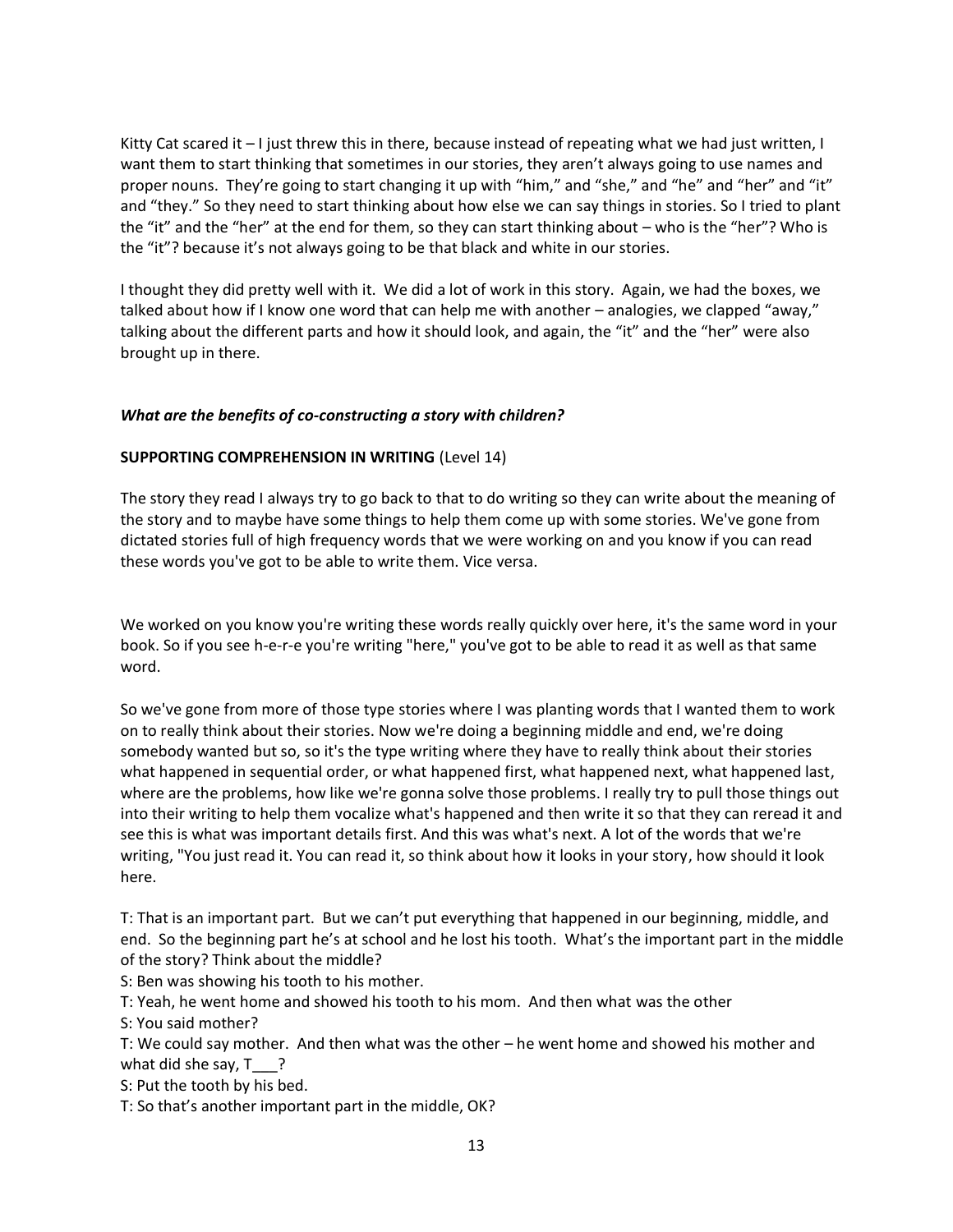I feel like pulling those details out of this story will help them understand better or more that these stories have a meaning and I need to pay attention to that meaning when I'm reading. And hopefully that it will go from one text to another.

### **CONSTRUCTING COMPLEX SENTENCES** , Level 8

Now that we've gotten into these harder books, I knew that was what was going to be tricky about this book is that the sentences are so complex.

And trying in her writing, I'm trying to get her to have more complex sentences so that she can start to understand that you can have two thoughts and they go together and you have to read all the way to the period. So I try – what we're working on in reading, I try to put in her writing as well, and it took a bit longer but I really wanted her to have a more complex sentence instead of these simple little sentences, because that's what she's reading and I want her writing to match what she's reading. Your story had two parts in it. It all goes together. Just helping her understand how to phrase these sentences is huge so that she can understand what's going on and happening.

T: We can also write about our story. So let's think about Little Dinosaur here. Want to write about what was bad or do you want to write about why he had a very lucky day?

S: A lucky day.

T: What caused him to have a lucky day?

S: At the end, he went in his hole.

T: He went in his hole, didn't he? He got away from the Big Dinosaur, didn't he? So could we write that? What could we say. He what?

S: He ran in his hole.

T: OK, he ran in his hole, and then what? He ran in his hole, and…

S: The Big Dinosaur did not eat him.

T: OK, that's good. He ran in his hole, and the big dinosaur did not eat him. I like that story.

S: (reading her writing so far) He ran in his hole and

T: Here's the next part, and

S: He ran in his hole and the

T: Yep, and the what? And the –

S: Big

T: Oh, that's what would come next, Big --

S: (reading her writing) (pauses before starts) He ran in his hole

T: (covers up the rest) Right, now who are we talking about? He ran in his hole. Who's

S: The Little Dinosaur

T: Yea, OK, so he ran in his hole

S: The Big Dinosaur didn't get him.

T: Yea. Little Dinosaur. The Big Dinosaur didn't get him.

S: (reassembling cut up sentence) him.

T: I like how you were thinking about your story and holding that story in your head. Very good. OK, this time you're going to read it with your eyes. Read all the way to the period, just like you did in your book.

S: He ran in his hole and the Big Dinosaur didn't get him.

T: It was his lucky day. That was the only part of the day that was lucky for him, wasn't it.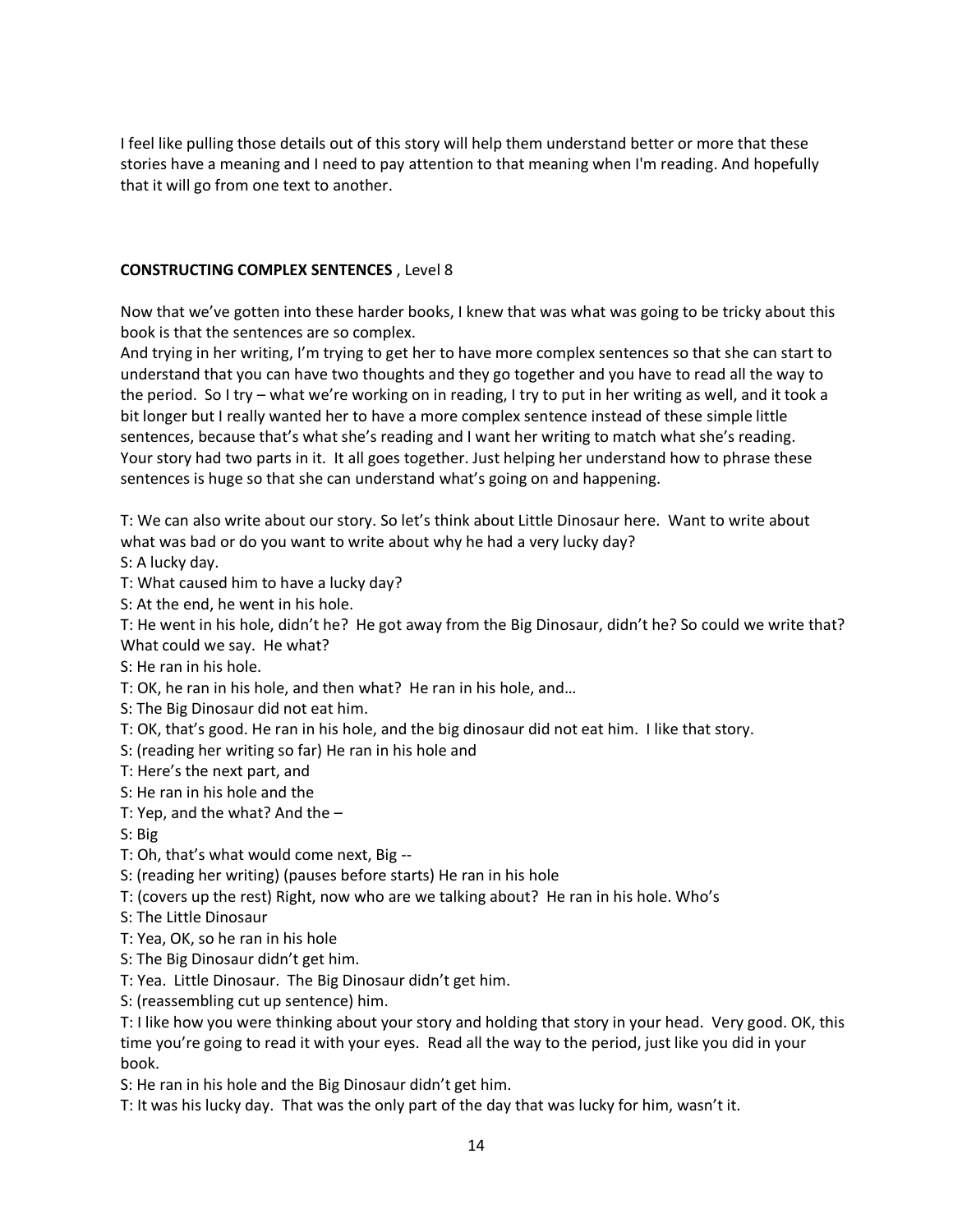*What additional insights can we gain to maximize the benefits of guided writing?*

#### **NEGOTIATING STORIES NOT BASED ON THE TEXT**, (Level 10)

T: So you got a tadpole? S: Yes T: When? S: From yesterday, from the other day T: And where, is it in your room? S; Yea T: It is? S: It's a baby. T: It's a baby. S: It's not inside an egg. It got out. T: OK, so you have a baby tadpole, and where are you keeping the baby tadpole? Is the baby tadpole sleeping in your bed? S: He's at our school. He's got to stay in our school. T: Oh, he's in your class? S: Yes T:OK. So when did you get it? S: Uh – the other day T: OK, so the other day – that would be a great way to start our story. S: I got a tadpole T: You told me what kind of tadpole was it? Is it a big tadpole or a baby tadpole? S: It was a baby tadpole. T: OK. So the other day I got a  $-$ S: Baby tadpole. T: Baby tadpole. That's a great story. The other day, I got a baby tadpole. You say it. S: The other day, I got a baby tadpole. So I didn't choose to write about the book today because he has a lot of great stories. And oftentimes

when I push him to write around the book, which is really important he will interject things like I want to tell you about my tadpole. I have to really kind of find a balance there. I have to honor what he wants to write about while at the same time thinking about how important are the structures in this text and if we use this not only am I able to access a deeper level of comprehension and to write about his understanding of the story, but these text structures also come in a little more naturally. When he writes about topics of his own choosing, I have to be really careful to question him and listen for when those structures come into play. Today he said "the other day" and so when I say to him then that's a great way to start a story, "the other day," I kind of hold that for him and let him finish telling me about the tadpole. But I'm not going to let that structure go because if I said to him tell me about the tadpole and then I'd say, What do you want to write about the tadpole, he would not come up with "the other day" I got a baby tadpole. So I want to also be kind of the keeper for him around those structures because I know he needs them to pave the way for what he's reading and if I just go back and say well what do you want to write about, he's going to say "I like tadpoles." So I'm going to push on that or I'm going to get the same safe story from him day after day. I like I like I like and it's not always I like but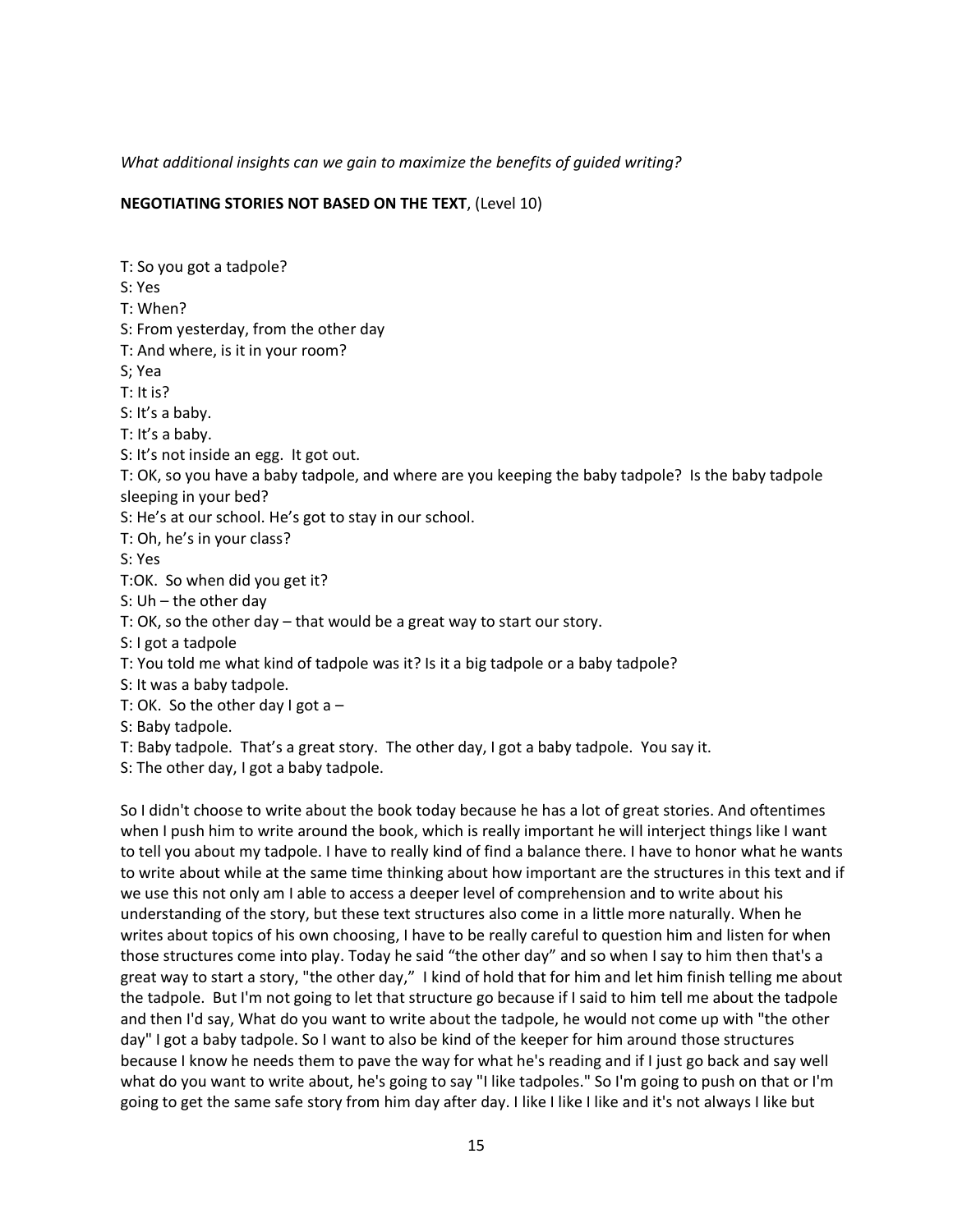something similar. And so if I'm going to veer away from the stories, which are are excellent springboards for writing, I'm going to make sure that I have a plan.

I know I want that structure. I know when he read in familiar read sleeping for sleepy, when he tells me it's a baby tadpole I can link back to that. So I'm like running this race in my own head about listening to him thinking what he shares with me what's in there that's productive and generative and is going to push him in the ways that I know he needs to go. And if I don't get it, I continue to engage in conversation with him around that topic.

I'm working with a small group using the text as a springboard is much easier because right now when I have five children front of me we have a shared understanding of *Baby Bear's Hiding Place*. So if tadpoles comes up you know everyone at the table is going to have different understanding and different experience with tadpoles so using the books in small group as a springboard is much easier. And I don't mean easier in the sense on me, but I'm more likely to get the types of things that I know are going to support them in their writing and transfer into their reading.

#### **THE CUT-UP STORY: USING CHILDREN'S ORAL LANGUAGE**, Level 10)

Every strategic action we want children to do occurs in the cut-up.

T: I can't wait to see that tadpole. (cuts up sentence). OK, you ready?

S: (reads as teacher cuts each word) The other day I got a baby

S: tadpole

T: tadpole. There you go (mixes up the pieces on table).

S: The other – wait, that's tadpole – other day I got a baby tadpole period.

T: The other day – let's put it like this –

S: OK

T: I got

S: A baby tadpole

T: A baby tadpole. And what I'd like for you to do is read these parts all together: the other day

S: I got a baby tadpole.

T: Put it all together

S: The other day I got a baby tadpole.

T: great.

When I had Jesse early on and he wasn't doing those things like he wasn't rereading, I taught him to do that in the cut up, because when he goes back each time and rereads his sentence because he knows what the sentence is supposed to say because it's born of his own oral language and he's putting that cut up back together, that's the very work I need him to do when he's in text. So he needs to go back and reread and gather up meaning to support him as he moves forward in the particular text. So I used language like when he would reread during the reconstruction of a cut up I'd say to him, That's exactly what you need to do when you get to your book today, your new book. Or he'd get in the new book and it would be time for him where he needed to go back and reread and I'd say this is just like you do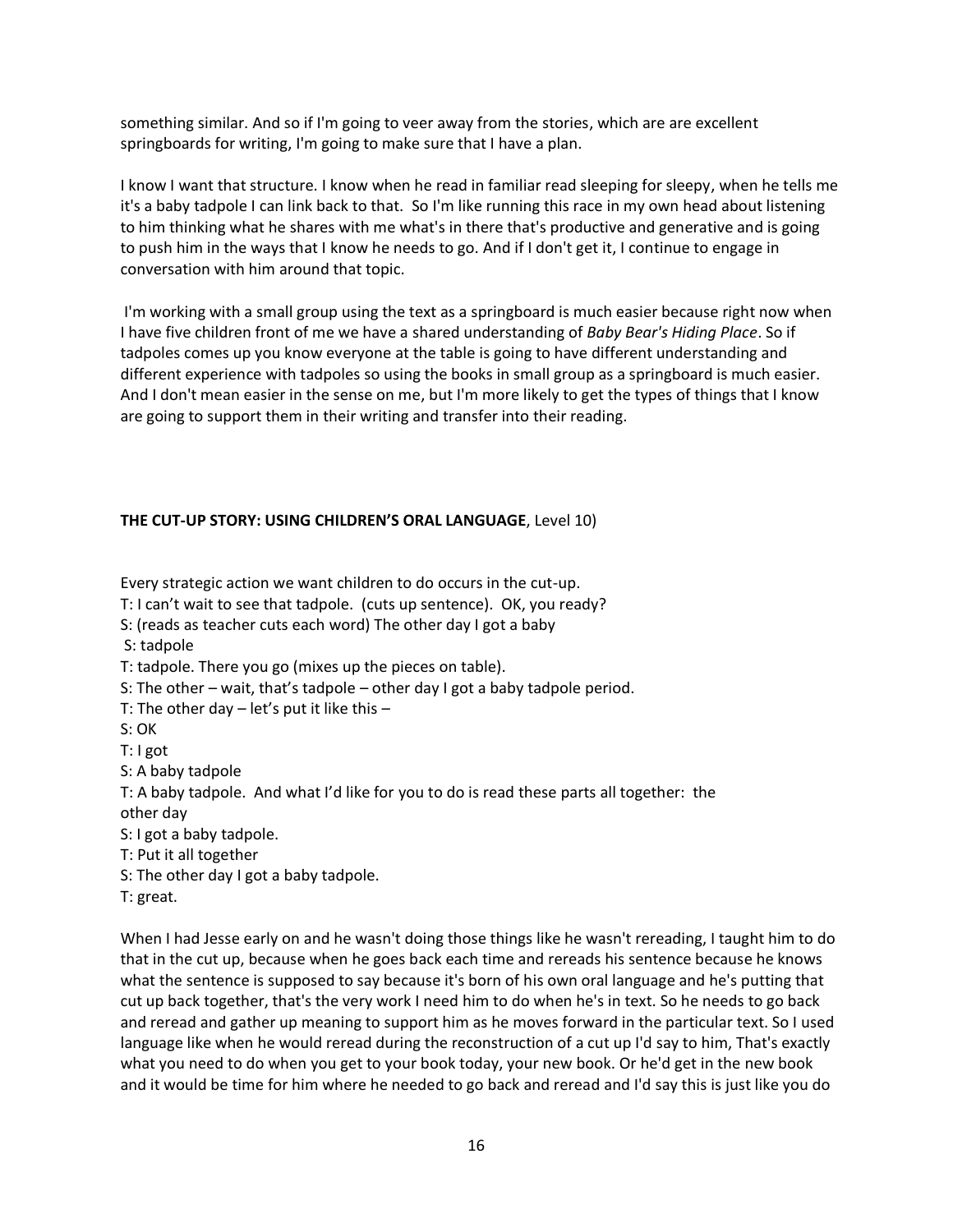with a cut up; you need to go back and reread. So he begins to understand that what he does in one place that supports him can be done in another place to support him as well.

The other piece that really is supportive is that idea of grouping words into meaningful units. I have really pushed for phrased and fluent reading from Jessie from the beginning. I think sometimes it's a misconception that text shouldn't sound fluent even when it's those early level texts. We really want children to begin to understand how to see those words as a unit on the page and how to extract meaning from them. Today in the writing you can see I went back and grouped the words together, "the other day I got a baby tadpole," so that he sees those as units of information and he can read that all together and extract meaning from it. I need that then to transfer into text. It's easy for him to do it in his writing.

This is his own language, his own story. So he doesn't have to simultaneously be holding on to the meaning. It's embedded in everything he's doing around that story. And so it's easier for him then to go back and pull that together because that's how he did it when he first got the story out. So we have to think about children's oral language. And when he shared the story with me and I said when did it happen, he said, "the other day." It's very phrased, very fluent, because it's his own story, it's his own language. And so then when I put those words together as part of rereading the cut up he can see oh yeah I say the other day and that's what it looks like.

#### **RECIPROCITY IN USING ANALOGIES**, (Level 10)

The reciprocity between reading and writing is huge and we have to, as Diane DeFord would say, dig the ditch between what kids are doing in reading and what they're doing in writing.

T: Hold on. Clap tadpole for me.

S: tad-pole

T: tad. Do you know a word that sounds like tad?

S: pad

T: yes, how about dad? Can you write dad for me please?

S: (writes dad) dad.

T: dad – tad. They have a part that's going to sound the same, and look the same.

S: t-a-d.

T: Yes. You got it. Put it down.

In writing children are going from sound to letter. so when he comes to tad, I have to say to him, "Do you know a word that sounds like tad?" Because he's going to call up what he's hearing. He doesn't he comes to "tad," He's not sure how to write it but he hears the sounds in the word. So if I say a word that looks like tad and he said something I can't remember what it was but I prompted him for Dad because I knew he knew how to write dad. So he writes dad and then I can say OK dad-tad, they have a part that sounds the same. And they also have a part that looks the same. And then he's able to write tad and he's also then able to write other words that work the same way.

When he comes to that in reading the prompt is the reverse. Right. It's you know a word that looks like that because he's coming to the word tadpole OK and he sees it but he doesn't do anything. And I can call on his visual memory for that word. And oftentimes right then he'll say Dad, Dad, tad. So it serves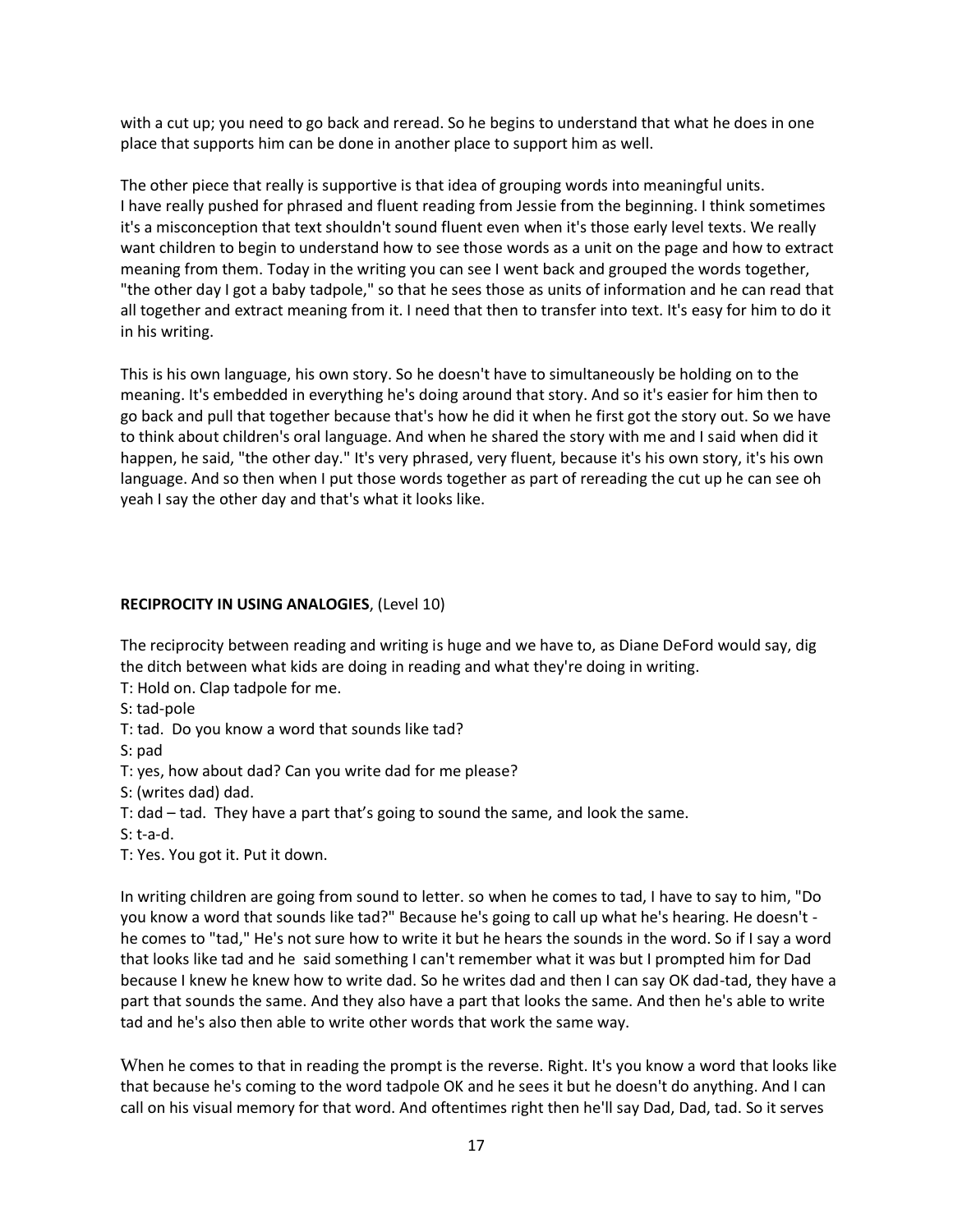as a way for him to think about what he knows about the pattern and call that up to problem solve in reading. So it works similarly but based on the principle of going from sound to letter in writing and in reading going from letter to sound so they're kind of reverse processes and what we want children to do is to tap into both of those.

- S: (reading) The lions are sleeping. They are going to take a nap.
- T: read this first line to me please.
- S: They are going to take a nap.
- T: Start up here.
- S: The lions are sleeping. (teacher masks end of word and pulls away). Sleep -ing.
- T: What's this word right here (points to going)
- S: going
- T: Going. What's this word here? (points to sleepy)
- S: sleeping
- T: Do they look the same at the end? Go-ing
- S: sleep-ing
- T: Is that ing? What's this word here? (writes "baby" on strip
- S: baby
- T: baby. (comes back to book). This ends the same way as "baby."
- S: sleep-y
- T: What's the word?
- S: sleepy ( looking at teacher)
- T: Read it. Put it all together.
- S: The lions are sleepy.
- T: Right. They both make sense. Sleeping makes sense, and sleepy makes sense. But, J,
- look, right here, you have to check
- S: sleep-ing
- T: Which is it? Is it sleep-y or sleep-ing?
- S: sleepy.
- T: Read this page to me once more.
- S: The lions are sleepy. They are going to take a nap.
- T: Let's look at baby one more time.
- S: Baby
- T: Show me how "baby" and "sleepy" are the same.
- S:  $bab y$ , sleep-y.
- T: What's that part that's the same in both? Bab y, sleep-y
- S: Y
- T: Y
- T: So I'm going to cut this off tonight, right there, and I want you to put it back together. Bab-y. And that way when you get here, (in book), I want you to remember, is it sleep-
- ing, or is it sleep-y?
- S: Sleep-y
- T: Well look down here, don't look at me, and tell me.
- S: Sleep-y
- T: See how that works?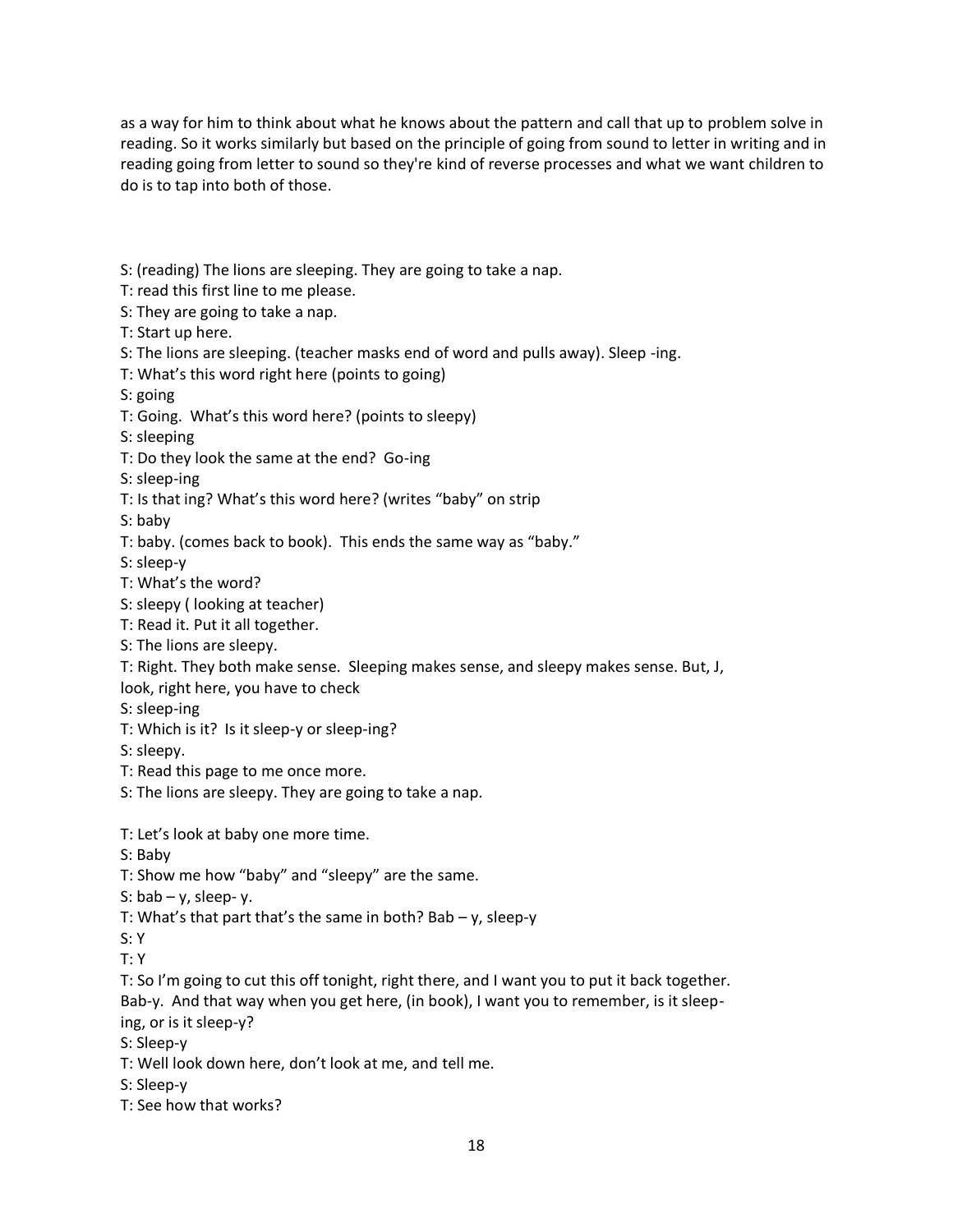#### **LETTER BOXES**, (Level 10)

S: (writing) tad – pole. T: Let's put that part in boxes. That's not my pencil! S: writes the p. Say the word. S: (no response) T: Want me to help you? Watch - ppooll. S: o T: uh-huh. S: l? (writes l) T: What would make it look right at the end? S: tadpollln – n? T: What would you expect to see? S: e T: Yes. 23:40 Put it in. Watch how this works – pollle S: (writes) T: You're going to put it right next to "tad" because it's the same word. S: tadpole T: tadpole. Clap it. S: tad-pole. T: Show me the parts. T: show me tad S: (shows) tad T: now show me pole S: pole T: You see how it works?

You can see he is in letter boxes right. He started out in sound boxes where he got a box for each sound. So for pole right he'd only have three boxes because he doesn't hear the e at the end. But now I need him not only to call on the sound but I need him to call on the orthographic nature of the language; he now has to balance phonology and orthography and we move children into letterboxes where now they get a box for each letter. So when he gets here he knows there should be something else and that prompts him. Now today I had to say what would you expect to see at the end. But eventually he'll add the e on his own. And that forces him to think well it does sound like POL but I know there should be something else.

S: (writing in the boxes)  $o - uh - u$ ? T:  $uh - th - What 2 letters?$ S: sh? T: Not sh. S: th. T: th. Say the word. S: other. Uh – T: What 2 letters are you going to need there, at the end? Make oth – er. Like in moth-er S: u?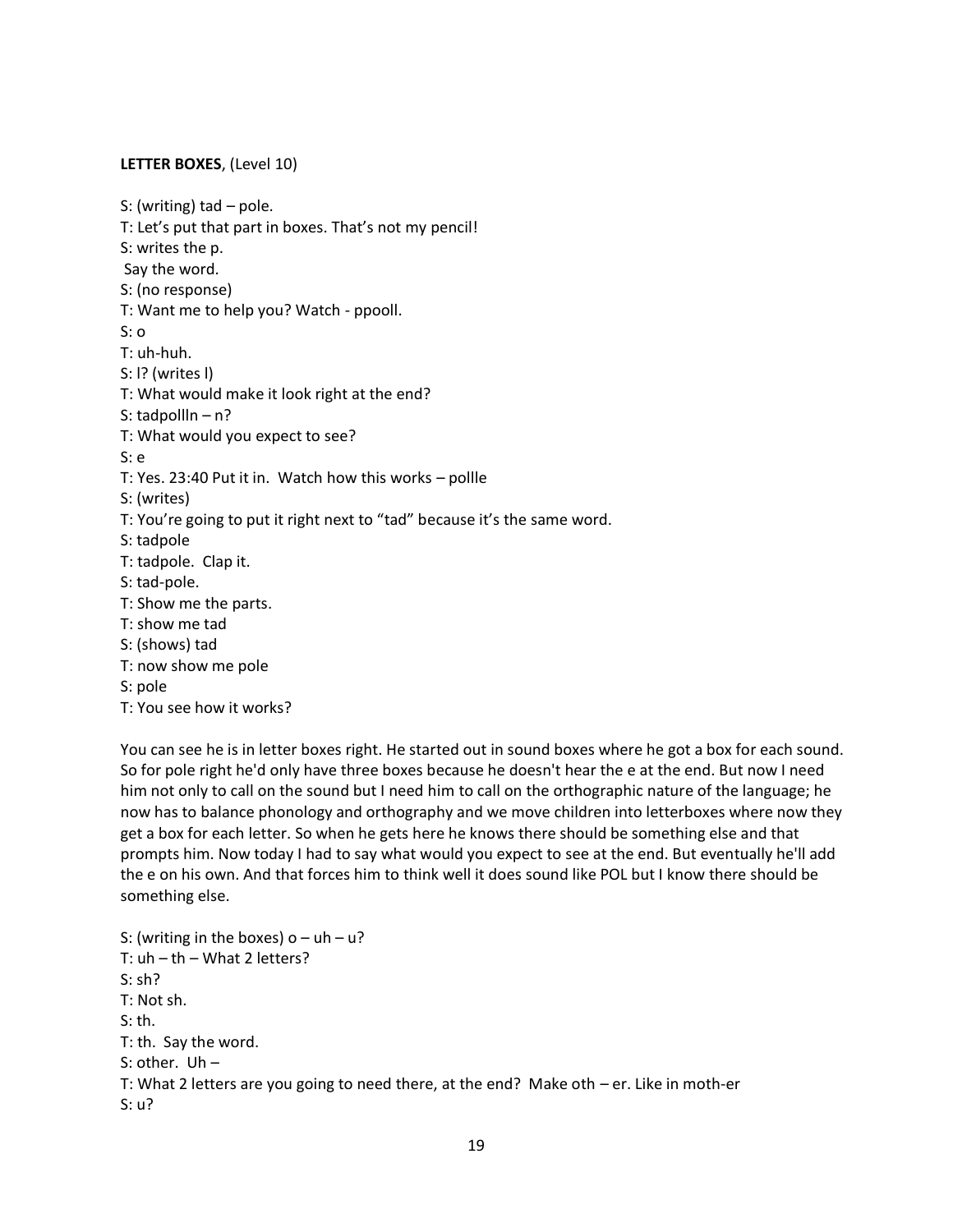T: Is that what you're thinking about, you want to say u, because it sounds like u at the beginning? But it's an o. So watch how this works - oth – er.

T: Like in moth-er. What 2 letters do you see at the end when we read Baby Bear's Hiding Place and he's leaving. Let's use father as an example, it works the same way. Fath-er. S: e-r.

T: e-r. Those are the two letters that you need to make it look right.

The same thing when he gets to other -that there are two boxes left and he says "other," well what two letters are going to produce "er". If those two boxes weren't there, chances are he'd just put an r. So the two boxes call his attention to the fact that it's one sound but it's mapping on to more than one letter. That's important because that's also a really salient unit. So when he couldn't call this up today I went back into a text and said it works like "father". And that principle, just like we saw with sleepy and baby, it's that generative principle. It's not that he gets it right here, although I want him to get it right here. But it's that tomorrow when he writes a word that contains "er" he's able to say oh yeah that worked like it worked yesterday in other add in father and mother and in river. And I can call that up and use that now to write this unknown word.

### **CALLING ATTENTION TO VISUAL INFORMATION 1** (Level 6)

The big advantage to writing with young children is it slows down the process automatically. Just the mere production of it. So they have to pay more attention to the visual information. I try to use some pieces from the story, some of the language in the story. "on" and "my" were in the story, "the" was in the story. He Interchanged my and the so I was trying to get him to put that in the story so that he would you know take a better look at it, because everything you do in reading can be done in writing.

T: Well Aja Rose did all kinds of funny things. What was the funniest thing you think she did?

S: Umm – stand on her head.

T: Do you like to stand on your head?

S: Sometimes.

T: Where did she stand on her head?

S: On a pillow.

T: On a pillow. That was funny, wasn't it? What do you stand on when you stand on your head? A pillow?

S: No, I stand on the carpet.

T: The carpet, or the couch? So how could we say that in a story about standing on your head on the carpet?

S: I like to stand on my head on the couch.

## **CALLING ATTENTION TO VISUAL INFORMATION 2** , (Level 13)

A\_\_\_, she's got multiple alternatives for saying the same thing because she's got great control of language and so you can see where that was a problem in her reading because she could say it better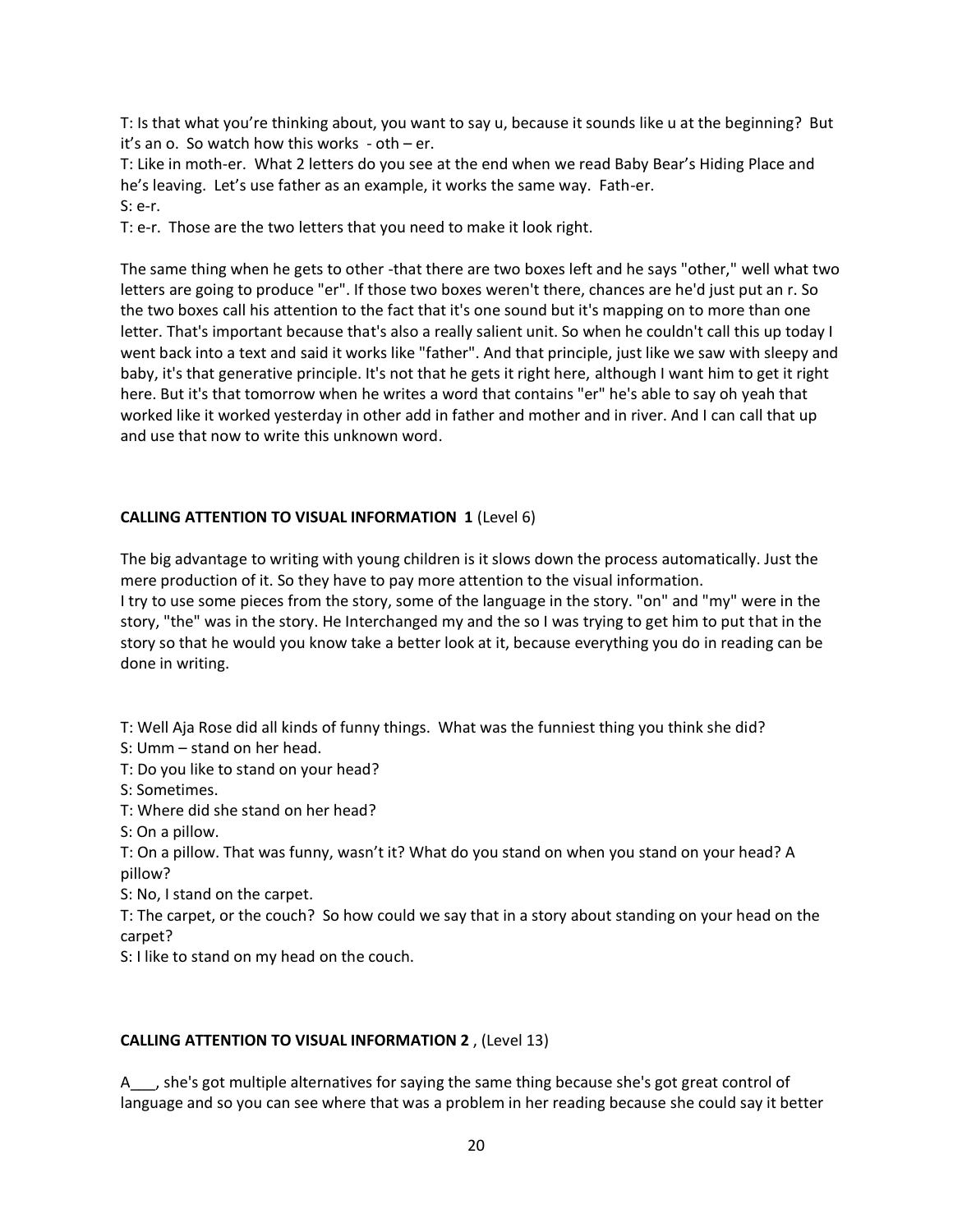than the author. And then she does the same thing in writing. And I have to kind of keep drawing her attention to the visual information to guide some of those things.

T: So listen, what were you telling me about what the spider does with the babies?

S: She puts them in her little thing-y.

T: She keeps them in her web, and what does she do after she feeds them?

S: Well, first she has to grow fat, she has to eat a lot, and then the babies come out, and then she has all the little babies, and she puts them right there, and when she's going to catch a fly, she's not going to eat it, but she's going to eat the other flies. That one little –

T: Oh, she saves a fly to feed her babies?

S: Yes, just one little fly.

T: OK, so how can we say that, about how – the spider saves – one little fly –

S: For all the baby spiders.

T: For all the baby spiders?

S: Yes

T: OK,

S: or we could say –

T: OK, let's say it again.

S: The mama spider leaves one fly for the babies.

T: OK, the mama spider leaves one fly for the babies.

S: The mother

T: Are you going to do mother?

S: Can I do mom?

T: You can do mom.

S: (writing) The mom sp-

You know she could say the mom, the momma, the mother. She could say all of them and you know she'd be satisfied because she's enough visual information to confirm it and it's what she said and it doesn't matter to her. But it does matter in reading. So it's tricky. And I did ask her, I said, Are you going to write mom mother or Mom? Mom OK well then I'm going to hold you to say mom and it's just a matter of holding her you know gently but firmly that you can't do it.

If I can rearrange some of the sentences so that I show alternatively to get her to attend a little better. Like when she says something like the little puppy didn't listen to Bella and Rosie, she put it together. The little puppy didn't listen to Bella and Rosie. And then when I rearranged it I changed places with Bella and Rosie to force her to look. I do these little tricky things.

You have to understand these are 6 year olds. So I asked her to write the word "see" she knows see was in seek. So she wrote " C"and I said the word see. Then she started to write e. And then I gave her some examples from language. I see. "Oh," she says. So we got see down, then she didn't have any trouble after that. But you can see just how confusing these things are in our language to young children. Write "see". She did exactly what I told her. Write the word See. Oh that's the one with the ees. I mean it's to me it's sort of just fascinating to see how they react and how they interpret things and how easily it is to confuse them. And that's that's why it's so important for teachers of young children to be very mindful about what they're saying, where they're pointing, what they're drawing children's attention to, because they see the world differently. They're six. They really do see the world differently.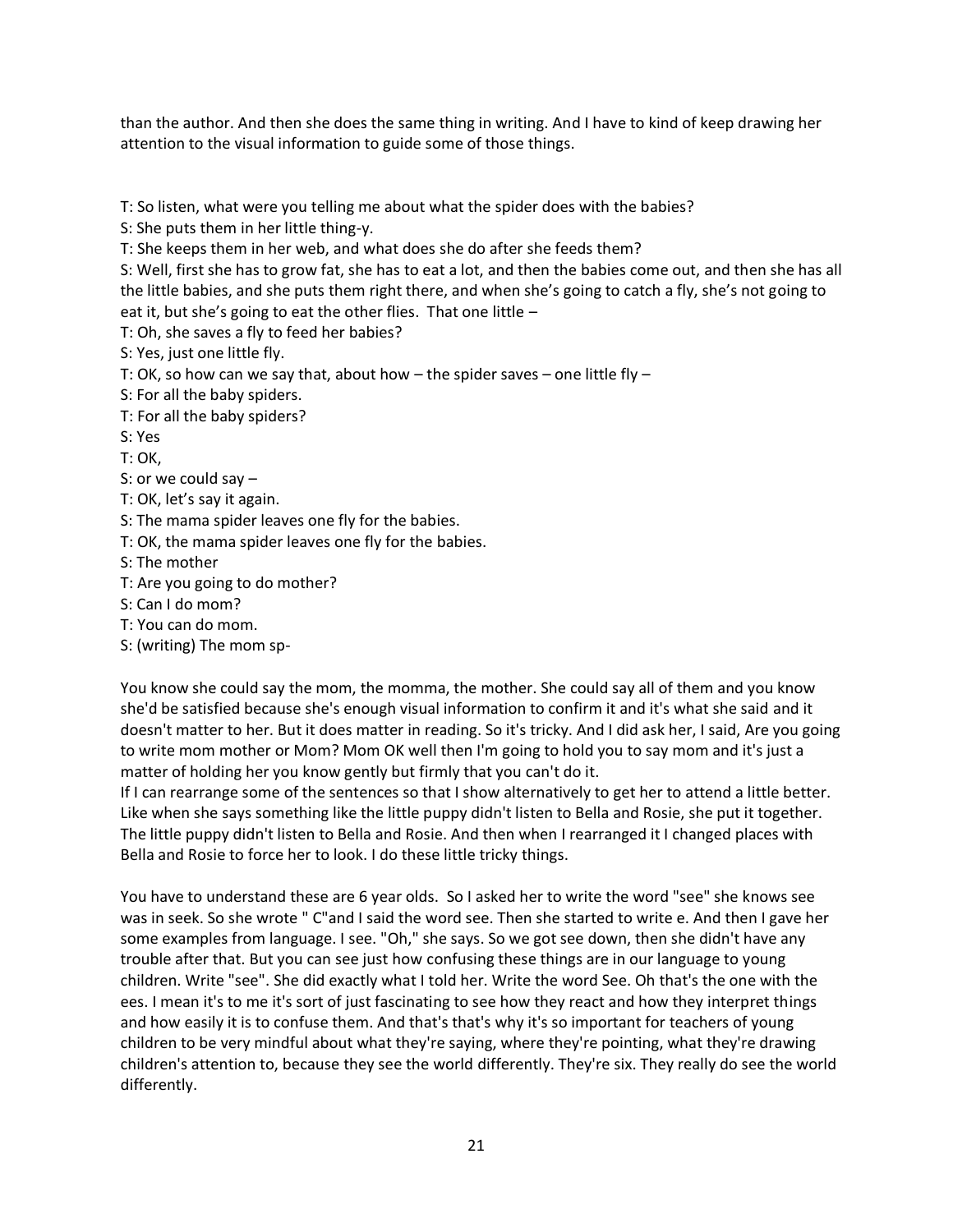#### **INDEPENDENT WRITING**

#### **COMPREHENSION IN WRITING**, (Level 16)

Writing is important in guided reading . It helps me kind of extend or expand their comprehension a little bit more because we do work on comprehension, especially in second grade, work on that comprehension piece, just giving my students the opportunity to respond to text, and knowing how to respond to text. We're doing where they have to recall facts. Something that they struggle with OK, I know about pizza, so they'll give me something that they already know. Well, when you're responding to the text, I need you to respond to what you read. I know that you know that, that's right, but what did the book tell us?

We're learning how to pull key words out of text to help us recall facts. So yesterday we pulled out those key words and today they were able to write on those things.

T: Now friends, yesterday you all wrote key words from certain pages in the text. So we're going to do our writing today. You're going to use your key words to help you what? What do the key words help us do?

S: It helps you remember that  $-$  if you make notes like  $-$  ooh  $-$ 

T: Let's get somebody to help you. You had it, you were thinking about it. J?

S: Key words help you remember what you found out  $-$  no, no  $-$ 

T: What we read, right? Yeah. Our key words are what we use to help us to recall facts from our book, because this book was a nonfiction book, wasn't it? So what does that mean?

S: It was real.

T: It means that it was real.

T: So let's start with your first key word and you're writing facts from the book.

T: What is your first one?

S: milk.

- T: What does "milk" help you recall?
- S: It helps me recall that farmers, they milk the cows to make the cheese.

T: let's go.

T: What does "tomatoes" help you recall?

S: They grow tomatoes on the farm,

T: They grow tomatoes on the farm, and they what?

- S: It makes the sauce
- T: Awesome.
- T: (to next child) Let's talk. What do you knead?
- S: Bakers knead knead knead bakers knead flour
- T: Uh-huh. (to first child) OK.

#### **PROMPTING FOR PROBLEM SOLVING, (Level 16)**

And it also gives me an opportunity to improve their writing skills because a lot of them struggle with things like starting a sentence with a capital letter, ending with punctuation. Punctuation is big - we just want to keep going.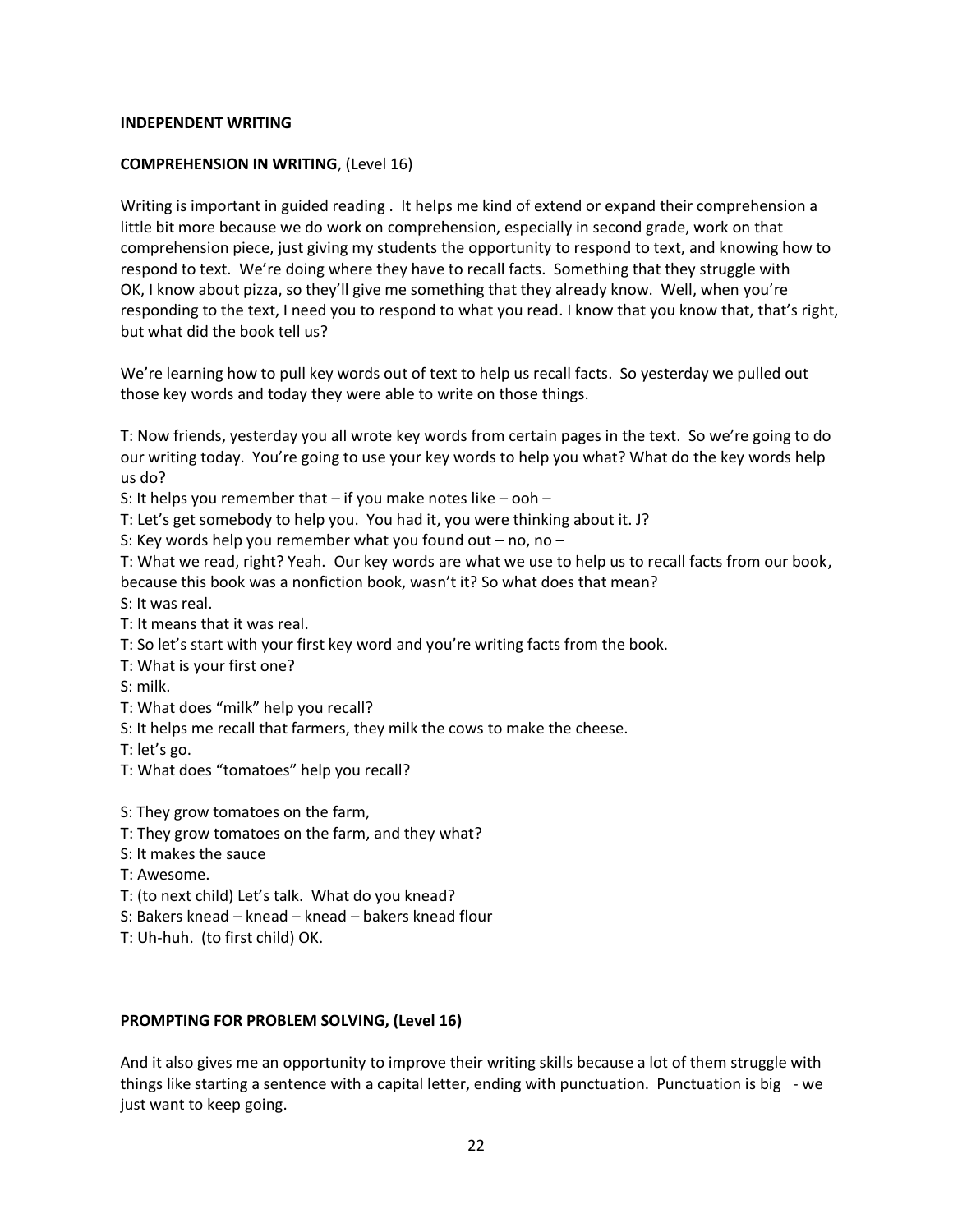I use writing journals because I can look at my students' patterns of responding. When they get to a word they don't know, what are they doing? Are they just depending on OK, I can say this slowly, and just depending on how it sounds, or are they thinking about how it looks. Are they using those analogies, are they using things they already know to help them.

I knew there were certain things I wanted to go after, like I knew I wanted to get analogies in there, and for the most part, I got it in for the ones I wanted to get it in.

T: (to girl) So tell me, what are you writing?

S: The workers pick tomatoes to make sauce.

T: Oh, I love it. The workers pick –

T: All right, listen. Pick. Yes. Let me show you pick. That's how many letters are in "pick." What do we see first?

S: p

T: Go ahead and get it in there. Milk the..

S: I said the farmer

T: scuse Me. And that even makes sense when Ms. Owen's says it. Keep going, pick. What do you see next? The farmer milks the - What are you saying?

S: Cow

T: Cow. Is There a word that can help you with cow? Cow. Hmm.

S: ow

T: Now, "pick." Now we hear - that's the last sound we hear so you know what, what 2 letters say, "k". S: ck.

*T:* OK. We'll stop right here. So I want us to come to a close. J\_, let's see I want you to - hear you go. You see how you listened for those parts? That was pretty clever. I want you to write "keeper" underneath. Keeper.

*T:* Workers. Look, would we say the worker pick, or the workers? S:workers .

T: The workers pick the tomatoes to make sauce. The Pizza maker shreds the cheese. All right let's go back to "cheese," OK. Cheese now the word "see" can help you with cheese because there's a part in there that we hear in both those words. Write that word "see."

*T:* Listen "jar," you were listening for that part. You heard it in farmer. And we had it in jar. I want you to write start. Yep, because I hear that part in there.

T:Listen, let's come back up here. OK, put a period at the end of your sentence.

*T:* Look at you. One more. sheeps.

T:Ok, listen. chart. What 2 letters say "ch"?

S: ch?

T: Alright, let's get it up here. Fix it.

*T:* All right friends, we did an awesome job. One thing I want us to keep in mind is just like we were reading friends, you know how we read and we've been talking about finding those parts that help us with words that we don't know, T? You've got to do the same thing in writing. When you're writing boys and girls, you have to listen for those parts because just like you, some of you I had you to write words that you already know and you use those words that you already know to help you with words you didn't know. So just like we do in reading we look for those parts, I need you to be doing the same thing for writing, be listening for those parts.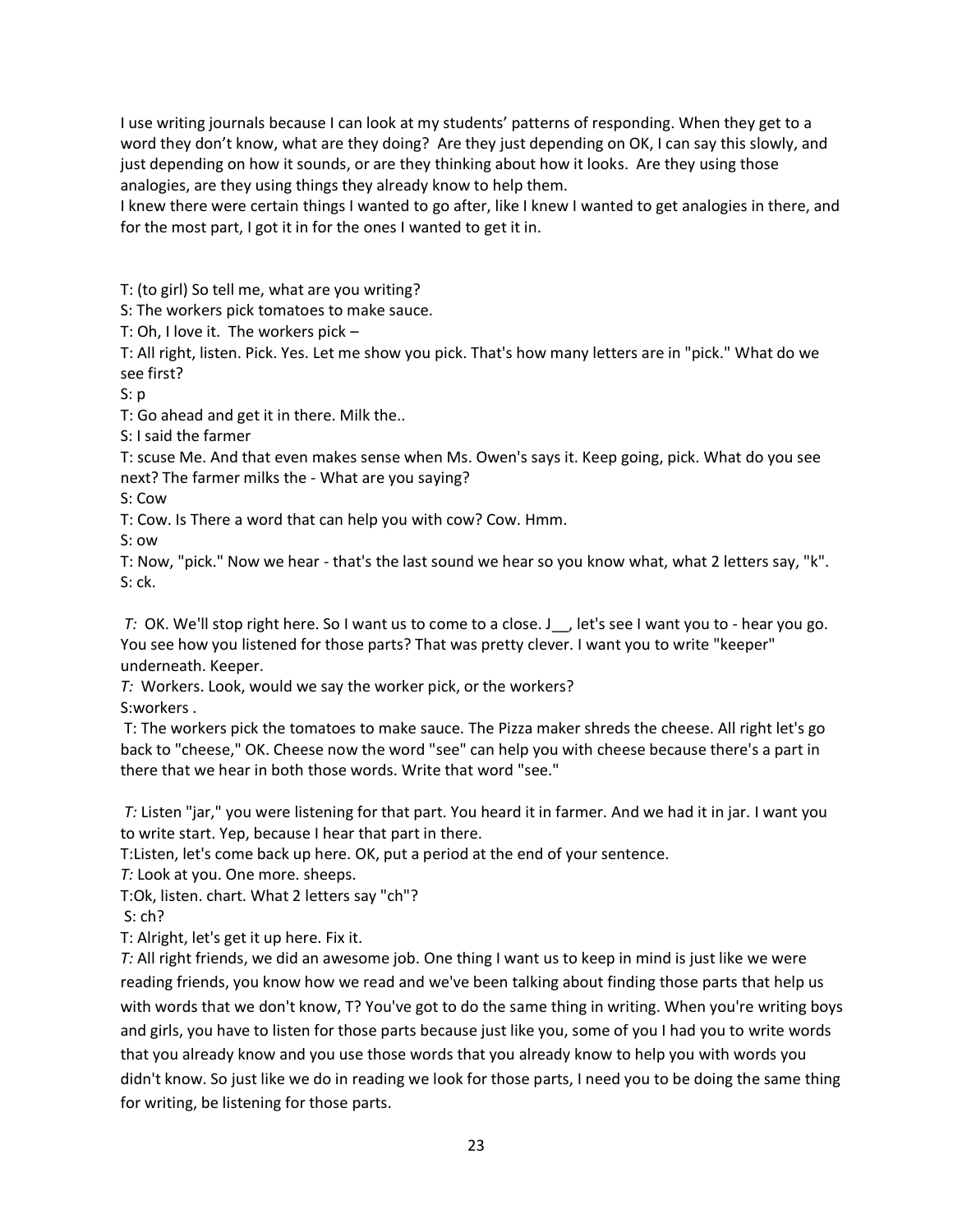#### **DIFFERENTIATING SUPPORT, (Level 16)**

With my friend right here, she really struggles – she's new to my group, I've only had her for like two weeks – I know a lot of it is it's just taking her a little bit more time to see how we do things, just to catch on. So with her, I spend a lot of time with her in her reading and her writing, because the same problems she's having in her reading, which is recognizing those high frequency words, she's having that same problem in her writing as well. So just trying to work with them on seeing those analogies, seeing those parts being embedded into words, trying to get that in.

Two friends right here, I've had them the longest, they don't necessarily have to see it, but oftentimes I do have to prompt them, "There is a word you know that can help you get to that word." They've gotten to the point now where they can think about it and then they're able to go ahead and write it. Whereas with these friends here, I actually wrote car down for her, so that she - OK, she hears the part, I wrote car for her so she can see it. And I did that just to kind of take some of that responsibility off of her because she is working so hard. So I did write car for her to free her up so she can get the word that she needed, which was "farm." And she was able to hear that. So for these two friends, I am actually having to write it, whereas for these two, I'm just prompting them, "There's a word you know that has that part in it that can help you."

I love how you came up to the practice page, Ally what are we trying to write? S: Farm T: Farrrm. Now listen, there's a part in there that I know you know. S: ar T: ar. What does ar look like? S: a-r T: See. You didn't need my help. You already know. OK, let's go, let's fix it. S: (writes) T: OK, what do we need? Farm-ers S: (can't see what he's writing) T: OK, look – farm-er. What's that part that says "er"? What's that er? S: e-r? T: e-r, yeah. That's what you need at the end, er.

T: I like how you came up to the practice page, J\_\_. What are you writing?

S: farmers

T: Farmers. Let's take a good look at it, are you ready? ffarrmm. Does that look like that word farm? Let's think for a second. There's a part in there that you hear. Listen let's look at this one that you know. What is that word?

T: That words says car. Let's break it so we can see the parts, ready. Now what does that part say? What does this part say, J? .

S: c.

T: Look here. And what does this part say?

S: ar.

T: ar. Do you hear a part in car that you hear in farm?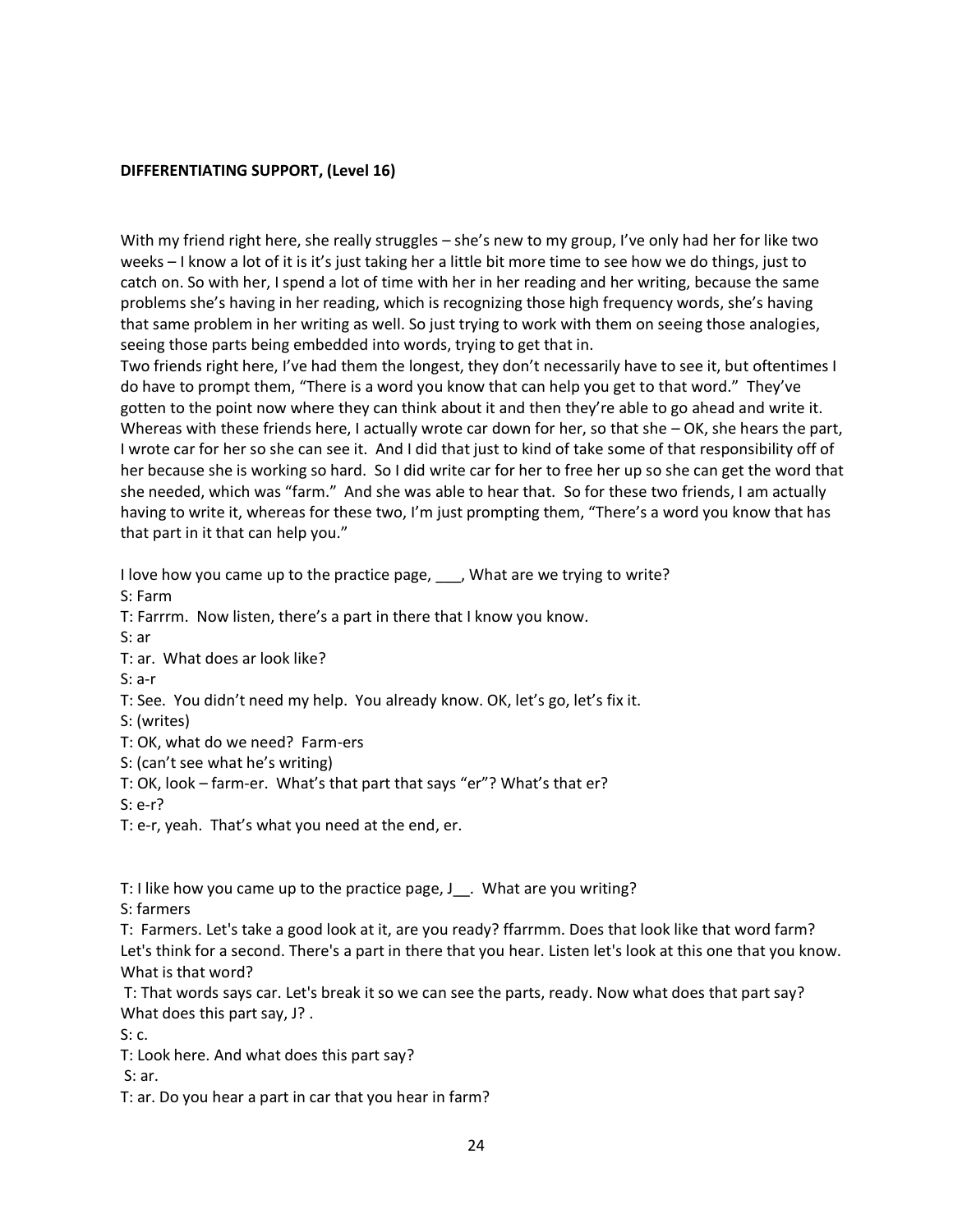What part do you hear Jael?

S: ar

T: You hear ar. Can you show me the part that says ar? Show me up here in car, what part says ar? yes. So let's write farm, let's go. (child writes).You See how you have to listen for those parts? Go ahead keep going.

*T:* Listen, I want you to come up here. Car. . Is there another word you can think of that car can help you spell. Well you know what I'm thinking of the word start. Can you make that word start. *T:* Let's Try one more.

I want you to write the word chart, chart right here. Make it right here.

## **COMPREHENSION IN WRITING 2 (Level 16)**

We always incorporate some sort of writing and since I've been working with these kids a lot on beginning, middle, and end, that is naturally what we write about.

As far as retelling beginning, middle, and end, these kids are pretty firm. When it comes time to put the pen to the paper, sometimes our beginning, middle, and ends are much more difficult. I do find, because a lot of the kids in the group are still struggling with sight word writing, that becomes laborious, writing a known word can be laborious, so the beginning, middle, and end becomes a little harder for them to write.

I think talking about it helps to get them ready, sort out any questions, and then to rehearse what they're about to put on paper. So on the final day we do try to sum it up so that they can think through all the parts and then they turn and get into their journals and they are really owning their own writing. There they are deciding how their sentences will sound in there. They're definitely thinking about story.

*T:* Let's talk about the careful crocodile. Think about the parts of the story. Who wants to start us off. Olivia?

At the beginning, the mother, she - I don't want to do that part. I forgot it.

*T:* You didn't because you told it to me. What was the mother crocodile doing at the beginning of the book?

S: She was hiding in the ferns .

*T:* She was hiding in the ferns. Do you agree with that? What else. .

S: with her babies.

*T:* And She wasn't just hiding herself.

*S:* She was hiding her babies.

*T:* Her eggs. Right. They weren't babies yet. Let's take a quick look back at the picture you can check the picture. If you're having a hard time remembering what's happened that's another clue. Okay so is Olivia right? Was mother crocodile hiding in the ferns and she was hiding her eggs. Okay. Who wants to pick up. .

*T:* Riley .

*S:* In The middle the baby eggs were hatching.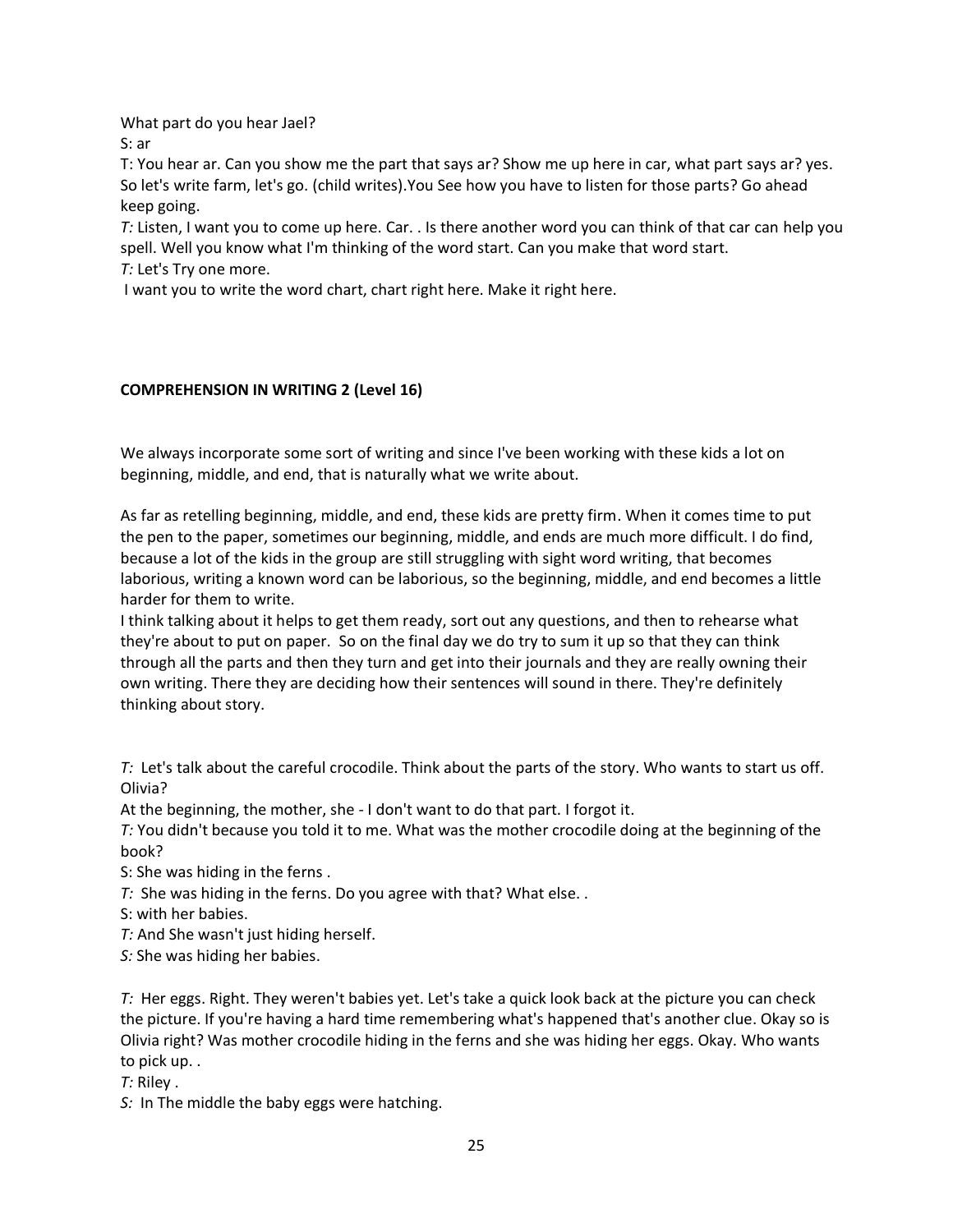T: In the middle, the eggs were hatching.

*S: (inaudible)]*

*T:* Wait a minute. Something else big happened in the middle. Middles usually have two good parts. Besides the eggs hatching, which you're right. What happened.

*S:* A dinosaur came and tried to eat her babies

T: You think that's important?

S: Yes.

*T:* because The whole story is about the careful crocodile. She's having to protect her babies and be careful with them right?

So then the crocodile, I mean the dinosaur came right. So we've got a dinosaur and the eggs are hatching. Both that happened in the middle. all right. Do you want to pick up the end? OK..

At the end she took her babies to the lake and she stayed with them to let them get . S: And, protected.

*T:* And with your journals you're going to write those ideas for your beginning your middle and your end.

*T:* Your beginning, middle, and end cards are there if you need them. I know beginning tends to be a hard one. Open your journal to your next clean page.

*T:* Are You guys ready to write your beginning, middles and ends? Jump in and start.

### **PROMPTING FOR PROBLEM SOLVING 1**

I really think writing is so important because we want to make sure that what they're doing in their reading they can also do in their writing, and vice versa, because some kids are strong writers, but they don't realize they can do the same things as readers.

So it gives me a chance to see really close up what they have a handle on as writers, whether it be sight words or blends or even those vowels. So it really just gives me a chance to work with them individually on their needs as writers.

I do like to keep a journal so that I can track what we have done and what things I've already taught them. It's interesting sometimes I get ready to write and then I can flip back and say, well that's what we did in here last time, you know just to remind them that you have done this before, you've seen this. So it's just a good way to kind of track the things that you know that they've done along the way. It's a good way to kind of gauge their progress.

Writing also is important, the journals, keeping their journals, because it does kind of slow their thinking down. And they're able to take what they might do in their reading able to take it into their writing and slowing them down to make sure that they're being careful enough and that really what they're saying matches what they're seeing.

T: Oh, let's go back. Do you remember the sight word we used to help us with this one yesterday? What is that little word? S: her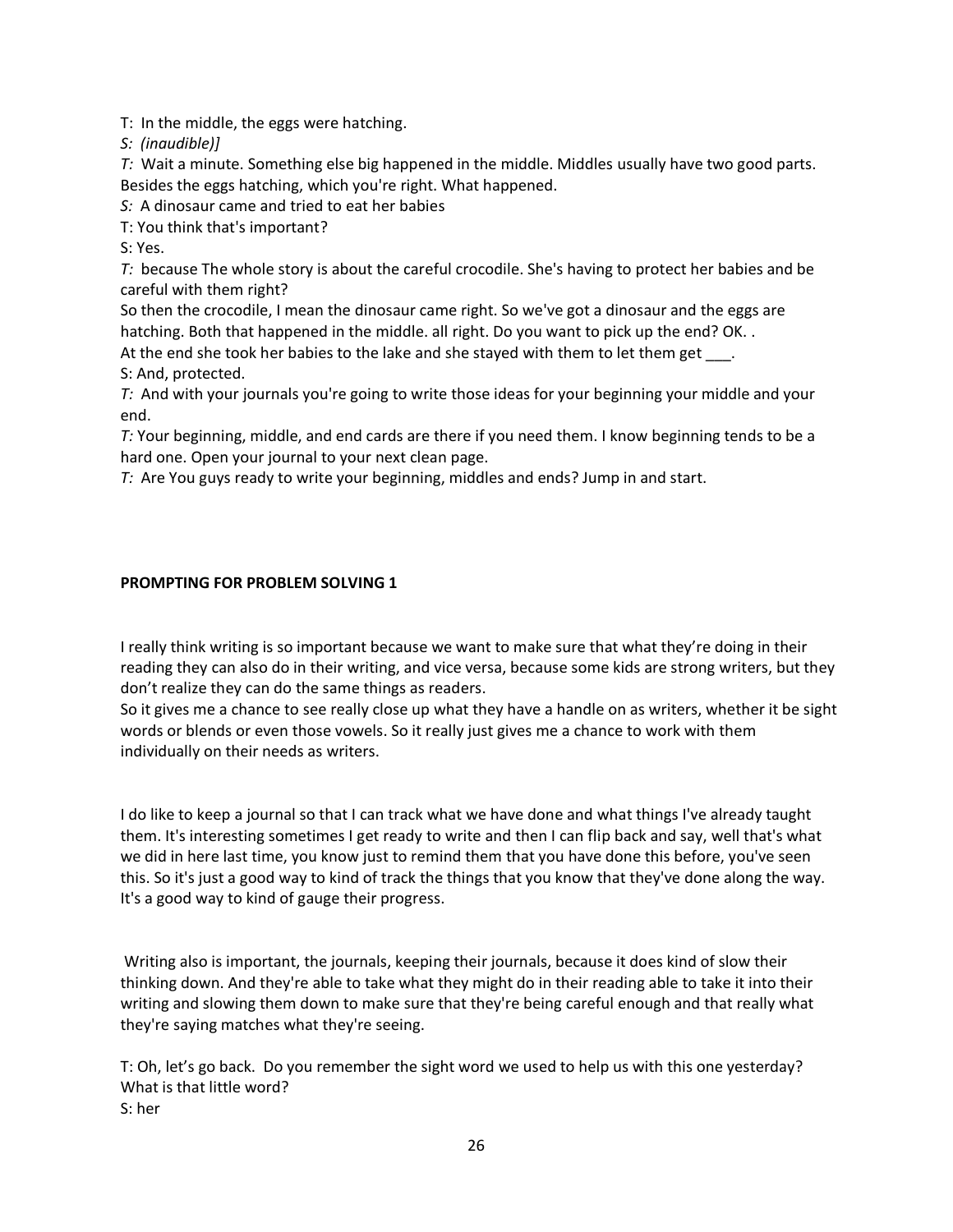T: her. Now when we write, feeerrrn, we're going to see that same part. Can you come up to your practice page and try that? Say it as you write it. (student writes) What's making the "er" sound? (student writes the er) Look at that. Now how do you make it say "ferns"? Yeah, you just don't need that apostrophe. Just stick your s on the end.

(To other student) What are you working on?

S: took

T: Do you know look? Write look.

S: Oh!

T: Do it up – there you go. OK, well look at that. Same word, put it down there.

T: O , stop. What letter is going to come next?

S: N

T: Put it there. And what letter is going to come last? Now look, you used the part that you knew from her to get to – ferns. OK, so now reread, because I've stopped you from thinking about your story. T: (to R) What word are you writing?

S: took – care

T: Took what?

S: care

T: care. Do you want to come up to the top and work on care? You're getting the right letters but they're not in the right order. Let's do some letter boxes. Let's think about how that word looks. Care. What letter would you expect to see first?

S: c

T: So write the c. (student writes)

S: r

T: the r comes next. And do you know what letter goes at the end to make it look right?

S: d

T: It's an e. There's no d sound in the word "care." This is what "care" looks like when you take it out of boxes. Fix it up.

# **PROMPTING FOR PROBLEM SOLVING 2**

T: (to third child) Let's go back and reread. Do you remember in our stories how you're having to stop when you see periods? When you write, you have to put periods so the reader knows to stop. Don't do it yet, find out where you need to put it. Go.

S: In the beginning, mother crocodile was hiding in the ferns and her eggs were in the nest

T: Where's a good place to stop? (student points) I agree. Put your period at the end. And then since you're ending your sentence, what do you have to do to start your next sentence?

S: Capital

T: Yea, so stretch it up and make it a capital I

T: There's one sight word I want you to look at. You almost have this one right. You wrote the word, "where." But you want the eggs "were". Do you know the four letters that make the word "were"? S: w-e-r-e.

T: Got it. So fix that up.

T: (looking over at K\_\_'s work) Oh, look, you caught yourself fixing it up! I like it. If you know a sight word, you're responsible for spelling it correctly.

S: -ing – chasing

T: Nice work! Did you make it look right?

S: (nods yes)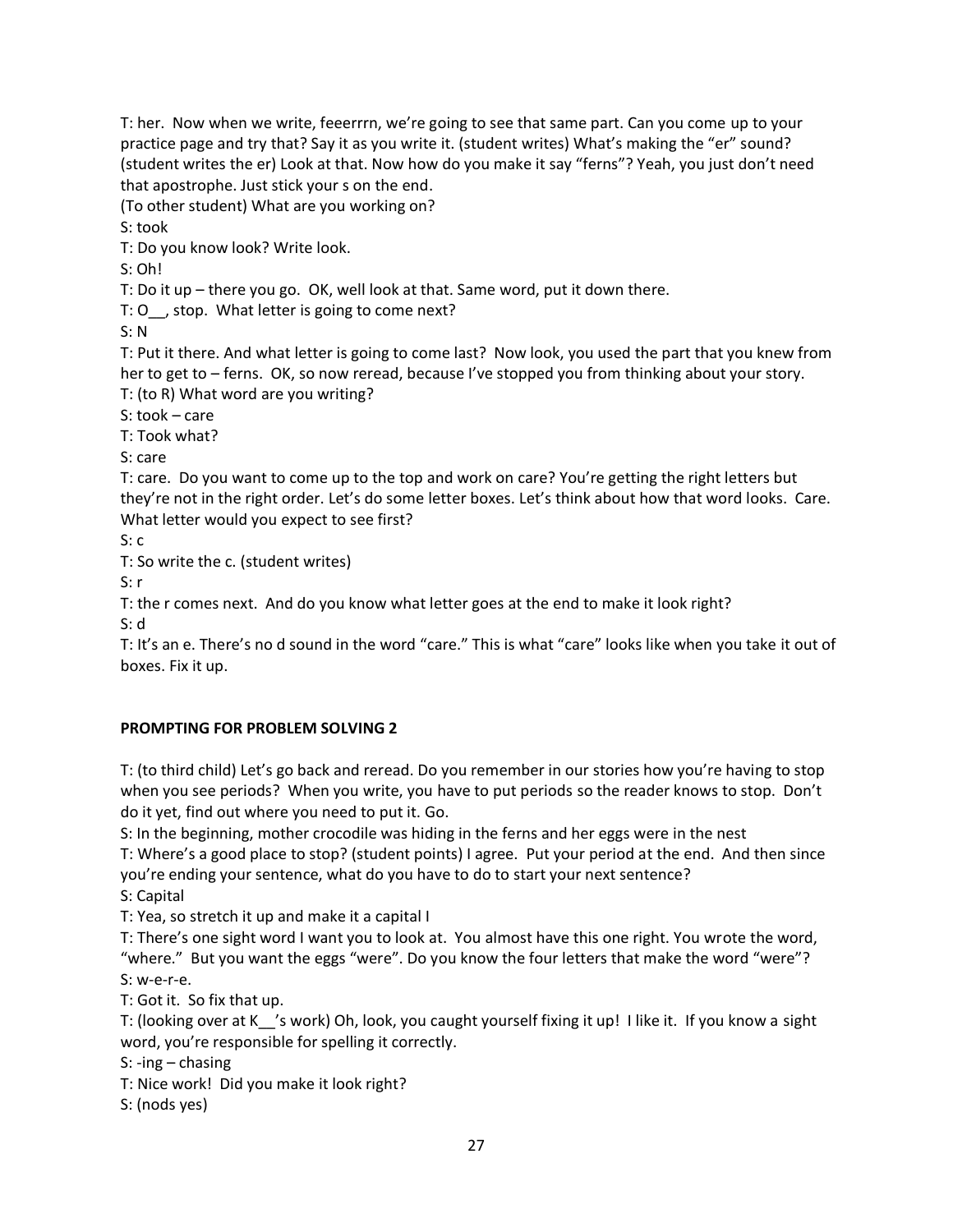T: Get it started

S: chas-ing

T: Look at you, breaking words as you write. Fabulous. OK, reread

S: (reading) was trying to eat her eggs. She started to chase the dinosaur.

T: Good. Get "chase" started.

S: ch

T: What two letters make that sound?

S: t-h

T: Say it again?

S: t-h

T: All right. Hold up. Watch me. (writes on practice page and says) ch-eese. Ch-op. What's going to start ch-ase?

S: c-h

T: come up here and try it. (student writes)

T: Everybody used that word, and that was a tricky one.

S: But I did "chas-ing."

T: You did such a great job. She did "chase" and he did "chased." (to K). Check that vowel right there. You say "chased."

S: ch-aased.

T: What do you want that to be?

S: a

T: a! (gives boo-boo tape) So as writers, we have to do the same thing we do as readers. You've got to look at those vowels, make sure that it matches – what you're saying matches what you see, you've got to break off endings like you did, and you've got to make sure you're getting it started just the right way, don't you? You guys have done a great job. Let's just finish up tomorrow.

## **ANALYZING CHILDREN'S WRITING**

She wrote a T for the c h sound, so that lets me know I'm going to have to teach into that a little bit for her. Then I gave her some words that begin that way so that hopefully she could hear how they sounded alike and see how they looked alike.

So that she's able to be able to read, the word "chase," by getting it started with the sound that she knows and so now she can write the word "chase" because she hears those sounds and she's going to make that connection. We did the same thing with her in "ferns". I should have had her write "her" because she knows her. And then link it to the word that was harder for her, because down here with "ferns" she wrote f r n e. So she has some visual memory there but she wasn't really using the part. And I think once she heard it and then she saw it, she knew she could read "her" and then that connected to her writing so that she could write the new word ferns.

I mean I could even see it on her face, when I wrote her she went, you know like oh yeah I can read that one so now I can write it. I do I think it just really it just firms it out for them. We talk so much about how kids might know things in one context but not in the other. And that's a prime example. She knows her in her reading. But to be able to use her as an analogy for her writing is something that she's still learning to do. So this is the place to firm it up I think.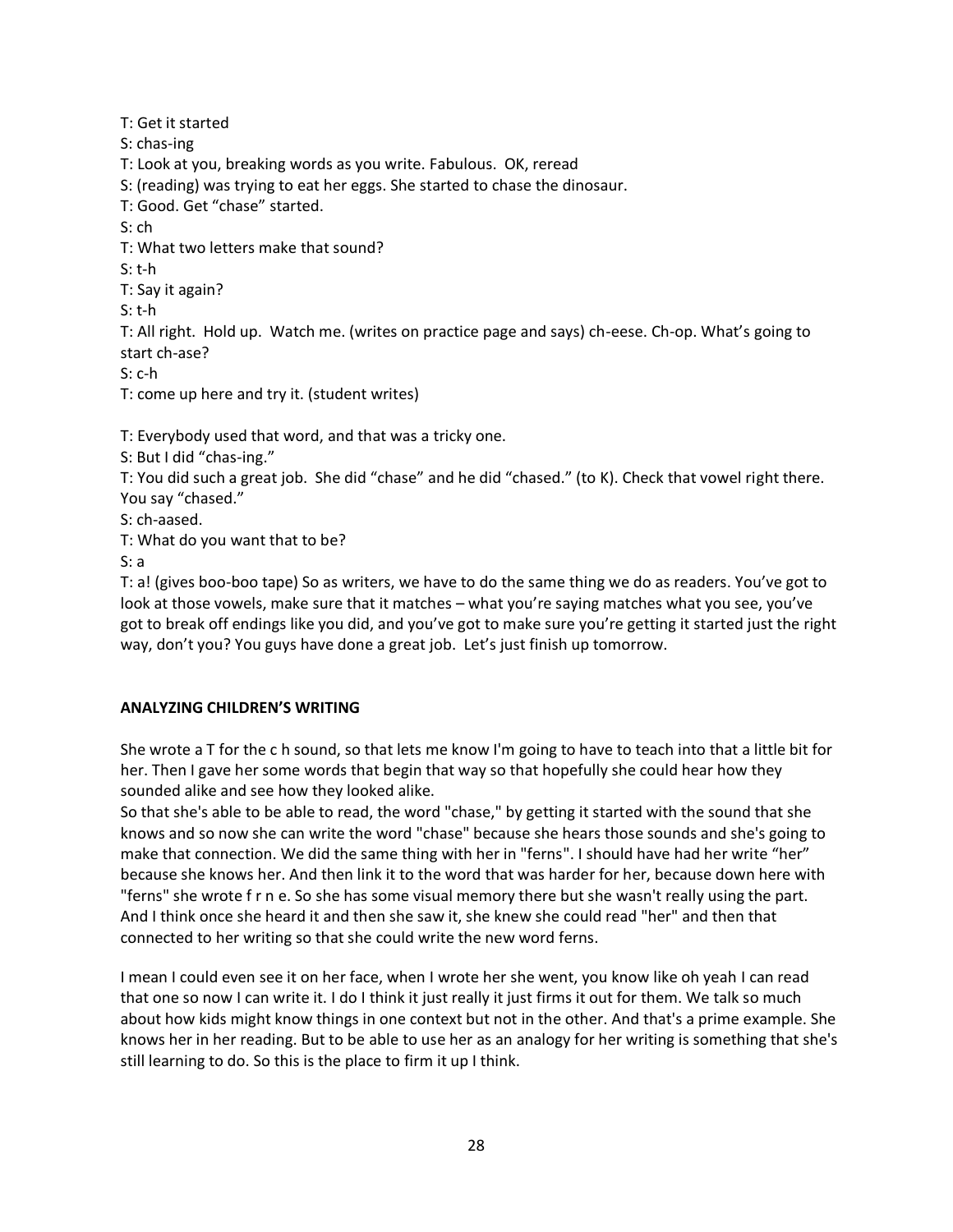Since that was something we talked about yesterday, it was just a really powerful point today. I think because now she went from reading it to writing it, and hopefully she'll go back to do that next time and that won't be as hard for her. Hopefully she'll make her own connection with that part.

*She* took "care" to boxes. When she got ready to write care, she was similar to O\_\_. She knew some of the letters in care but she had them out of order. So the letter boxes just helped her straighten that out. Oh that was interesting. She got to "took" and she looked so confused and so I just asked her write look and she didn't even look. She goes Oh look. So here, the word that she knew gave her a way into writing a word that was harder for her.

Getting it started with blending and digraphs is hard for Riley. But she totally surprised me with chasing. She got to chasing. She said it long and strong and she didn't need me at all. She spelled it all the way through without support. But with Olivia she got to chasing and wrote a t. So writing allows you an opportunity to teach into what they need.

And Little K over here, is a very strong writer. He can compose story really well. He jumps right in and doesn't need much support but I could teach into holding him accountable for sight words that he knows. So they're all needing different things. They're all on the same task. But you can really have an opportunity then to zoom in to what their individual needs are.

In our journals that's another place where you're really coming in where they are. Little things - are you putting capitals at the beginning of your sentence and are you ending it with punctuation. Are using your sight words that you know in your journal correctly. Are you saying your words long and strong and recording what you hear. Like sometimes I think they get into such a rush and then they go back to reread and it's hard to reread it because they weren't careful. So we talked yesterday about slow it down and I think I'll try to slow them down even more so that that they are attending to so many things that they've learned up to this point. This is really where everything comes together. So I definitely think with O\_\_'s group, I feel there needs to be lots of word work. I'm still trying to get them to use analogies. O got ready to write the word took today and she wrote it  $T O K E$ . And so I did exactly the same thing I got to do with  $R$  yesterday. Write the word look. Take it to took, so more analogy work and more work for breaking and then making sure that when they are in their writing that we're using those analogies as writers as well. So I definitely want to do that. That's the other thing about journals, you kind of have to be careful because boy can I teach into more stuff. You know I'm looking I'm like - hiding you know she did she knows that silent e rule, we've be talking about that but she doesn't know to drop it. There's so much you can teach into you. And I think we need to be careful about what we're choosing to teach them now. So we're not overloading them.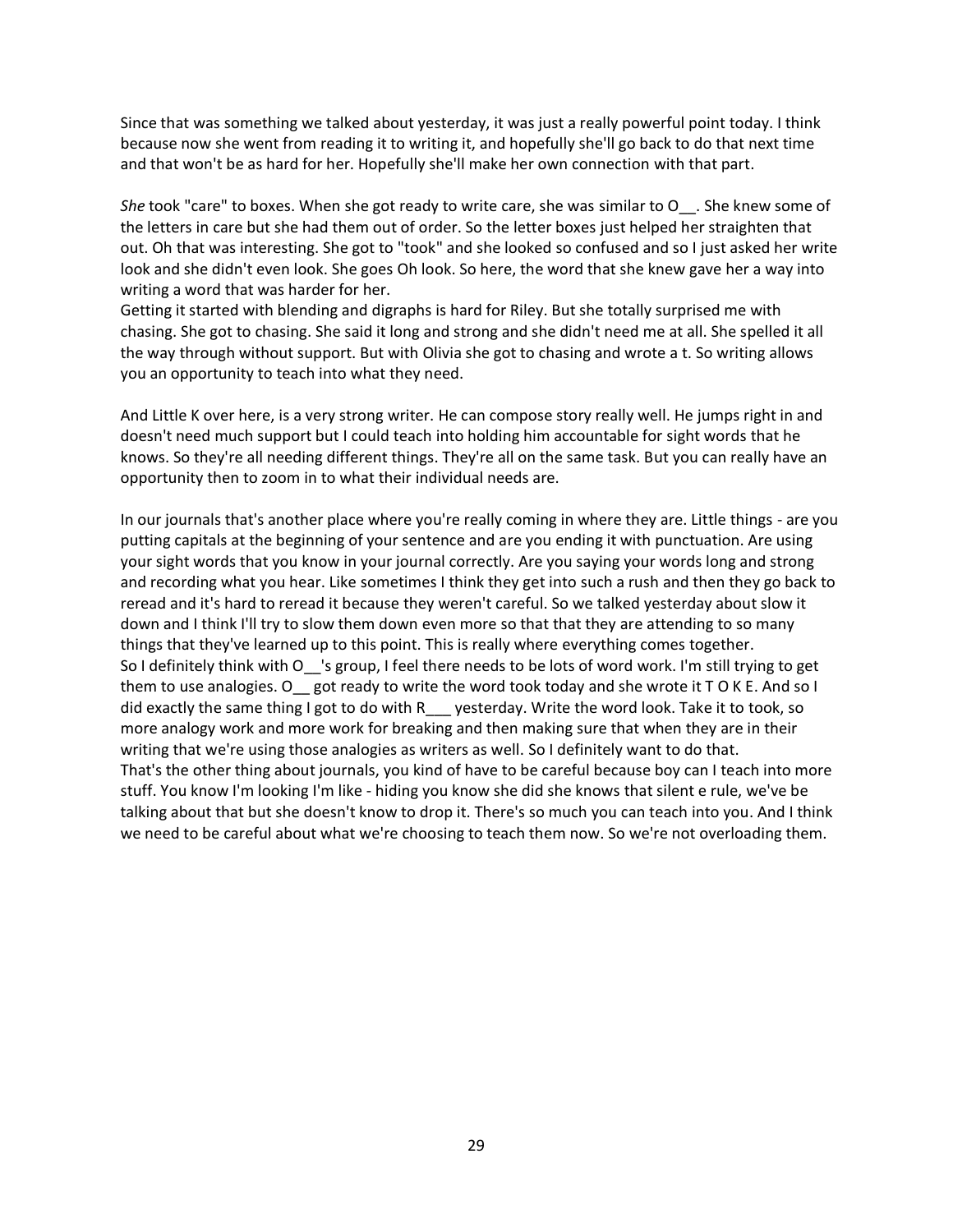#### **SERIAL ORDER DIFFICULTIES**

*How do we help children who have difficulty with serial order (reading and writing print from left to right?)*

### **ADDRESSING SERIAL ORDER IN WRITING (Levels 4-6)**

S; I like (starts to write the k)

T: OK. Hold on. (Covers k part of the l with booboo tape). You've got the l. What comes after the l?

S: (writes i, k, e) like

T: You got it? Does it look right? Yep. Go ahead.

S: (reading his writing): I like to stand – on (writes "no"), my head (writes my) – "h"

T: Yep. Put your h. I'll finish the word head. Now when you read, I want you to look, because

something's not quite right. See if you can find it.

S: I like to stand on my head.

T: OK. Did you find something that wasn't quite right?

S: No

T: Come up here (practice page) and write the word "on." What's "on" start with?

S: (writes on)

T: OK. Do you hear the o first? Put your finger there and check it. O-n. Hear the o first? That's a tricky one. Those little ones are tricky. You read and see if you can find it.

S: I like to stand – (stops)

T: Oh, see! What does on have to start with?

S: O.

T: Yes. Now write "on." You've got it.

- S: (writes on)
- T: Oh! Read.
- S: I like to stand on my head.

With C<sub>\_\_\_</sub>, you saw it creep up a bit in the writing, especially with two letter words. They're harder to control the serial order, and you have to get them to attend to it. I tried to get him to reread several times, but he still didn't pick it up, so then I had to go and have him write. You have to get to where you want to go. The best thing to do is to prevent, so you saw me say to him, before he started to write, after he'd written "on" – he'd written "no," and he didn't pick it up on rereading, which I thought he might. So what I then did was I had him write it and I stopped him, because you have to slow it down, so you can get him to attend a little better and I said, "What are you going to start with?" because he knows, he does have some connections with the sounds. That's an important link for children with serial order. You can get them to attend to the sounds that are coming out of the mouth. That gets them to attend to the order of the letters they're looking at, so they can check against themselves. So I had him get that started, and then once he wrote it down here, then he recognized it as incorrect in here, he found it.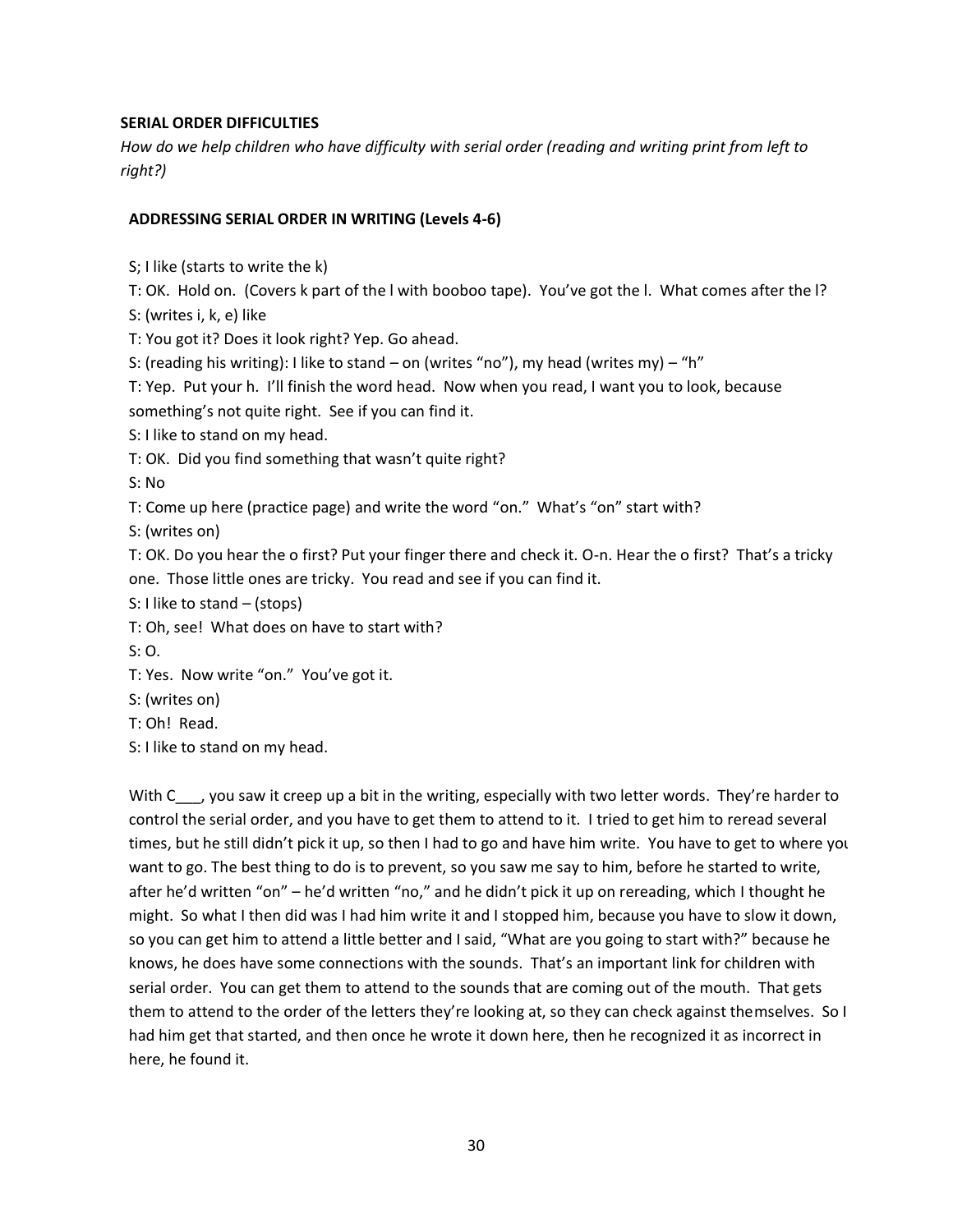It also showed up with "look." He wanted to write the k first. The k is the most salient letter in "look," and "like," it's very odd looking, it stands out. Some children don't understand the left to right progression early in their programs. It's just a haphazardness about how they look at print, so you have to establish that dominance. One thing that helps you is this repeated writing of these known words so that he gets that movement across the letters, across the print, and it becomes more solid with him. So that's what I try to do. I do that also with the masking card, so that I draw their attention to it.

## **ADDRESSING SERIAL ORDER WITH ELKONIN BOXES**

It's tricky to work with children with serial order. The best thing you can do is help them link letters and sounds, which the Elkonin boxes that are on the practice page for them are very helpful to them, because they give them a starting point and an ending point. Getting them to move left to right across those is the same way you move left to right across the print. So everything with these kids is done left to right to reinforce that serial order looking.

S: (writing) stand T: stand  $S: s - a$ T: (takes pen) T: (drew Elkonin boxes) st-annd – So you got your s S: s-T: say it. Say it again. S: staan – t? T: and I think you know this part. S: stand  $- i$ ? T: Say it again – stand S: a T: Say it again S: stan – n. And a d? T: There you go. S: (writes the d) T: And you cheated on that d on me, didn't you? OK, it looks good, but you can't do that. We just practiced the d. Tell yourself how to do it. How are you going to tell yourself to do the d? S: around, up, and down T: Yeah, that's the only way you can make the d. I'll let your teacher know, I'm telling you, only that way for d. Do it again. Make your d. S: around, up, and down.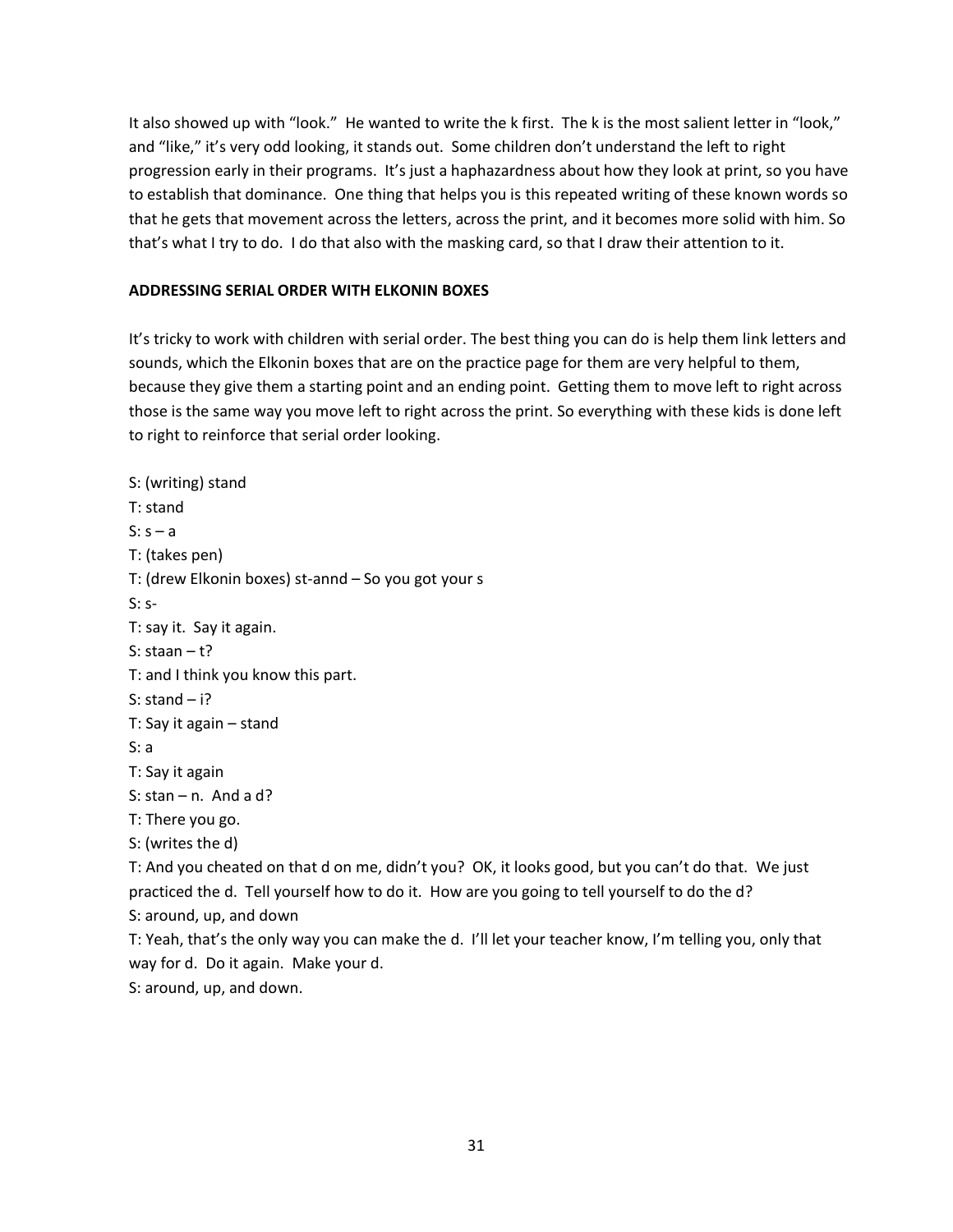## **ADDRESSING SERIAL ORDER IN WRITING (Levels 3-4)**

I just don't know that they understand why can – when you put these letters together, why that one says can. I think in Kindergarten, I've got to know this word, I've got to know this word, and they mixed them all up. They have a visual memory for what they look like, but do they understand why this one says "can."

So I've really forced them to say them slowly, and think why this one says what it does. I just think they're so confused about the visual information and why words are – why they – why you have to use a certain letter, you've got to listen and write. So I think that's a huge confusion for a lot of our struggling readers.

T: When you're reading, it's a really nice thing to point, but make sure that you're looking when you're pointing. OK? Read this word?

S: Here

T: Here. Very good. Can you read this word?

S: My

T: My. Write "my" on the table fast. Let me see if you can do it.

S: (writes with finger on whiteboard)

T: Say it, C. What do you

S: mm (writes y) iii (write m)

T: What do you hear first? Mmm

S: mm – writes M

T: why does the m go first, do you know? MMMy

S: because it starts with an m cause it's got the yy

T: You've got to slow down and think about that – mmmyy

S: (inaudible)

T: Write it again

S: mmyy – (writes it correctly)

T: Write the word "at" Can you write "at"?

T: (talking to other student) – look how this lower case T looks

S: (in front – writes "at" TA)

T: So most of the time when you're writing we use these lower case letters. Do it one more time. Put your tops on – are you right here?

S: (nods yes)

T: Check it and see.

S: (shakes head no)

T: You've got to think about what you hear, has to match what you –

S: See.

T: OK. Go ahead and write one more time. Don't write so big please.